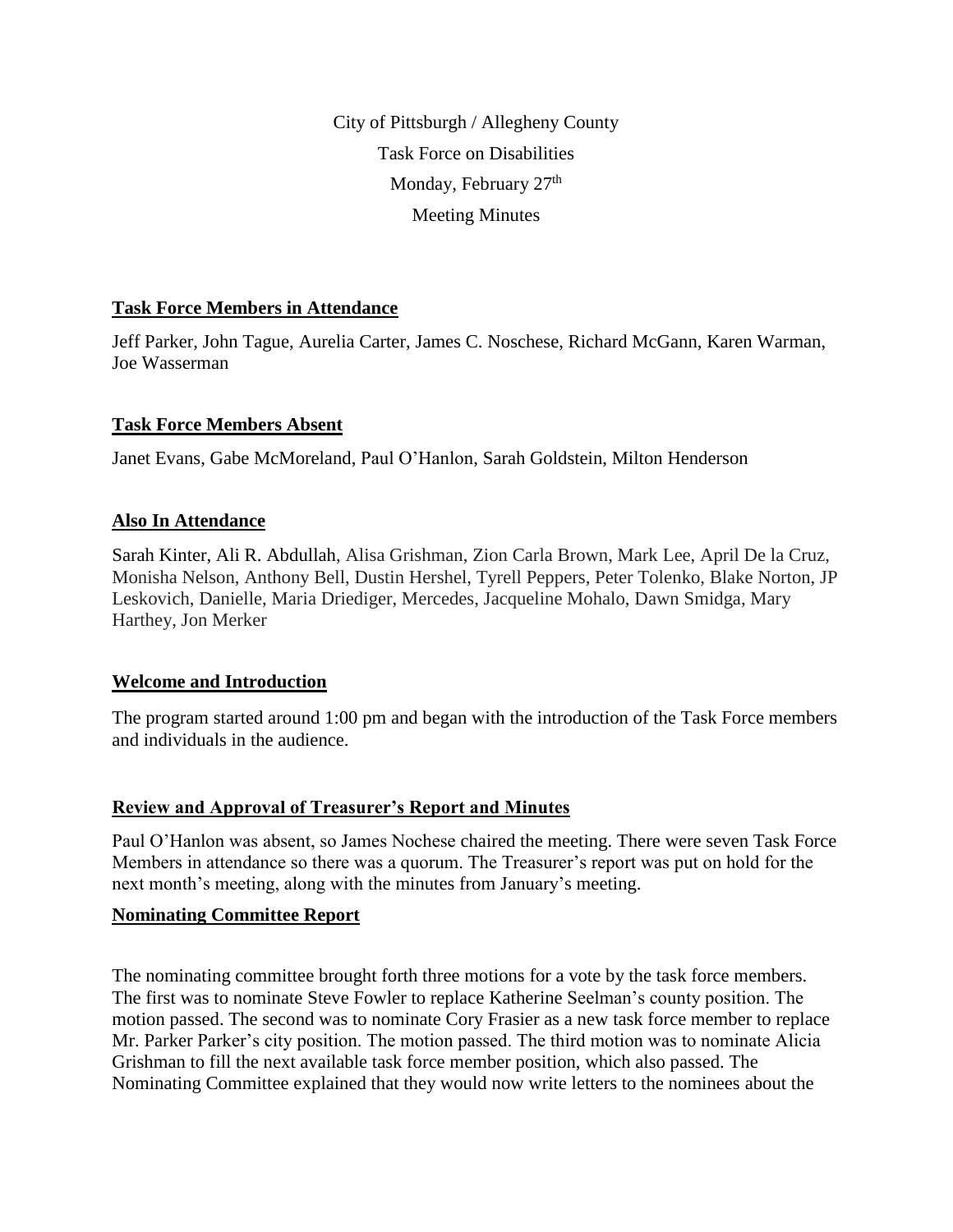results and they would also write letters to all those who applied to encourage them to still come to the next meetings to stay involved and give their valued inputs.

# **Conversation with Human Relations Commission Staff**

Sarah Kinter, the Deputy Director of the Human Relations Commission, attended the meeting to represent and speak about the Commission's role and responsibilities. She explained that the commission is tasked to investigate cases of discrimination, or illegal difference of treatment, in the areas of housing, employment and public accommodation in accordance with Pittsburgh's code: Chapter 651-659 specifically. These chapters of the code protect other forms of discrimination, such as: age (over 40), race, color, sex, sexual orientation, religion, national origin, disability, and familiar status.

Ms. Kinter explained how the procedure works in regards to filing a complaint or grievance and said it consists of three things: time, place and subject matter. The overall jurisdiction is the city of Pittsburgh and can be filed up to a year, although there are a few exceptions to the time period. The subject matter refers to the various bases of discrimination as previously listed. Ms. Kinter then further clarified that only one agency can investigate such a case, so if someone files in PA and Pittsburgh, then whoever received it first investigates it and takes the case. She further emphasized that the city of Pittsburgh includes some bases of discrimination that are specific to Pittsburgh, which are not included on the federal level such as: sexual orientation and gender identity.

When Mr. Noschese asked who is better to file with, either at the state level or local city level, Ms. Kinter responded that the Commission on Human Relations handles and processes its cases quicker than the federal or state agencies because their work load is smaller. She stated that the commission tries to adjudicate within 100 days of filing. Mr. McGann then asked: what's the commission's preparedness and response to people having disability related issues with their landlords? Ms. Kinter answered that disability complaints make up the majority of the housing complaints. These are mostly reasonable accommodation or reasonable modification complaints so in regards to changes in policy or change in the physical infrastructure or unit. Ms. Kinter mentioned that she has templates that they give out for outreach to educate people on that. Further, she explained that there are forms online to send an inquiry contact form, which is used just to contact them, but does not mean a complaint was filed, so they will then follow up with you to proceed.

Finally, Mr. Parker asked about which complaints are more common, in terms of the numbers of cases and percentages, so he could have a better idea and understanding. Ms. Kinter explained that about 70% of all complaints are for employment, around 15% are for housing and the remainder is public accommodation. This concluded the conversation with the Commission on Human Relations and everyone thanked Sarah Kinter for taking the time to come and present this information to the Task Force.

# **ADA Office Activities**

Richard Meritzer explained that his Supervisor asked for the Task Force's input on what all the ADA office is doing in the city of Pittsburgh because it was stated that it was not doing that much or was not as effective as it should be. This discussion was also added to the agenda so that the members were also aware of everything the ADA coordinator and his office is working on.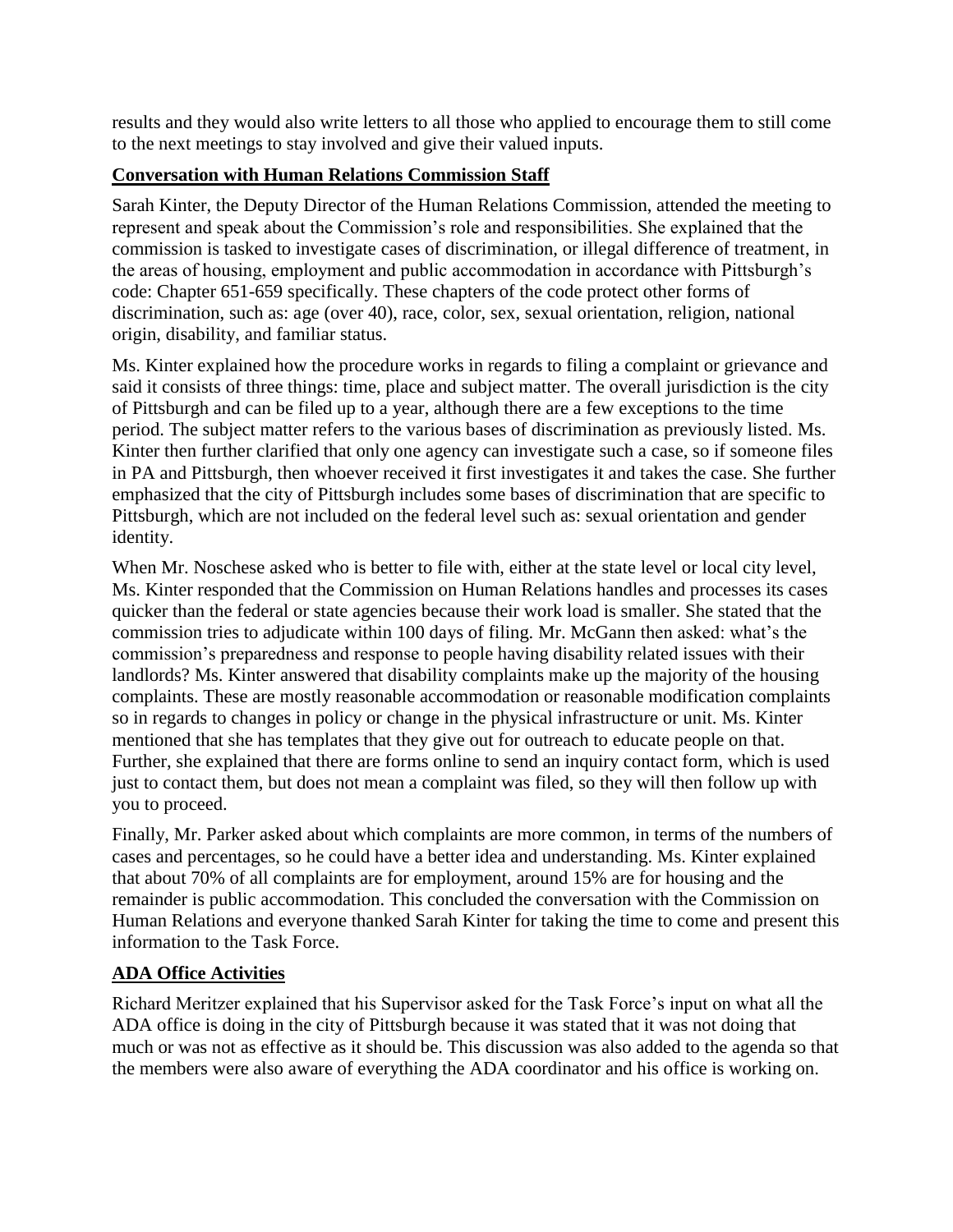Mr. Meritzer handed out a list of all the current and on-going projects that are being worked on and explained that this could also be found online on the ADA office webpage.

\*\*\*Please find the attached list at the end of this document after "adjournment" section\*\*\*

From the list, Richard highlighted the following projects:

- 1. Grants projects
	- Applying for funding for the poured rubber sidewalks that are safer and more accessible
- 2. New Videos/Updated Videos
	- Council videos interpreted and captioned
- 3. Policy Tasks
	- One Step Project
	- Accessible Business Directory
	- Hospital Compliance and Guidelines
- 4. Legal
	- Transition Plan (facilities surveys, department code, review of all department policies, etc.)
- 5. On-going Meetings\*
	- 21 &Abel, Oakland 4 All, Lawrenceville Group, Hoarding Task Force, Health and Literacy, Strategic Planning Committee etc.

\*Mr. Meritzer explained that he attends as many meetings as possible and that he could easily work a 40 hour work week just by going to every meeting he is invited to.

During the discussion, Mr. Wassermann asked Richard: What's the biggest obstacle to the One Step Project? Why have only eight been completed? Mr. Meritzer explained that businesses are initially resistant and we cannot force them to comply legally. Mr. Meritzer further clarified that the main reason for the One Step project to focus on the storefronts (as opposed to the entire facility, such as accessible bathrooms and elevators etc.) is because the focus is on the entry to get people in the door, then businesses will be more inclined to work on other issues. Mr. Meritzer also mentioned that this project is unique to Pittsburgh and that it is actually getting regional, even national, recognition because we are the only ones doing this. Furthermore, by having it as a voluntary system, we are creatively able to get around the legal aspect and yet still have many comply.

Mary Hartley, from 21&Abel, expressed her concern that it is very difficult for people to find all this information and incentives to do projects like this. For example, most people do not know there are tax credits and other incentives related to ADA compliance that they could receive. Therefore, she recommended that the department spends money on marketing to get the information to the public in a better, more efficient way. Mr. Meritzer said he would look into this as a possible policy task and research it further.

As for applying for funding for the poured rubber sidewalks, Mr. McGann started the discussion by stating that some people like the holes/cracks in existing sidewalks to help them know what is going on around them and to help guide them. He asked Mr. Meritzer why this type would be better. Mr. Meritzer responded that they are safer if someone falls, easier and cheaper to repair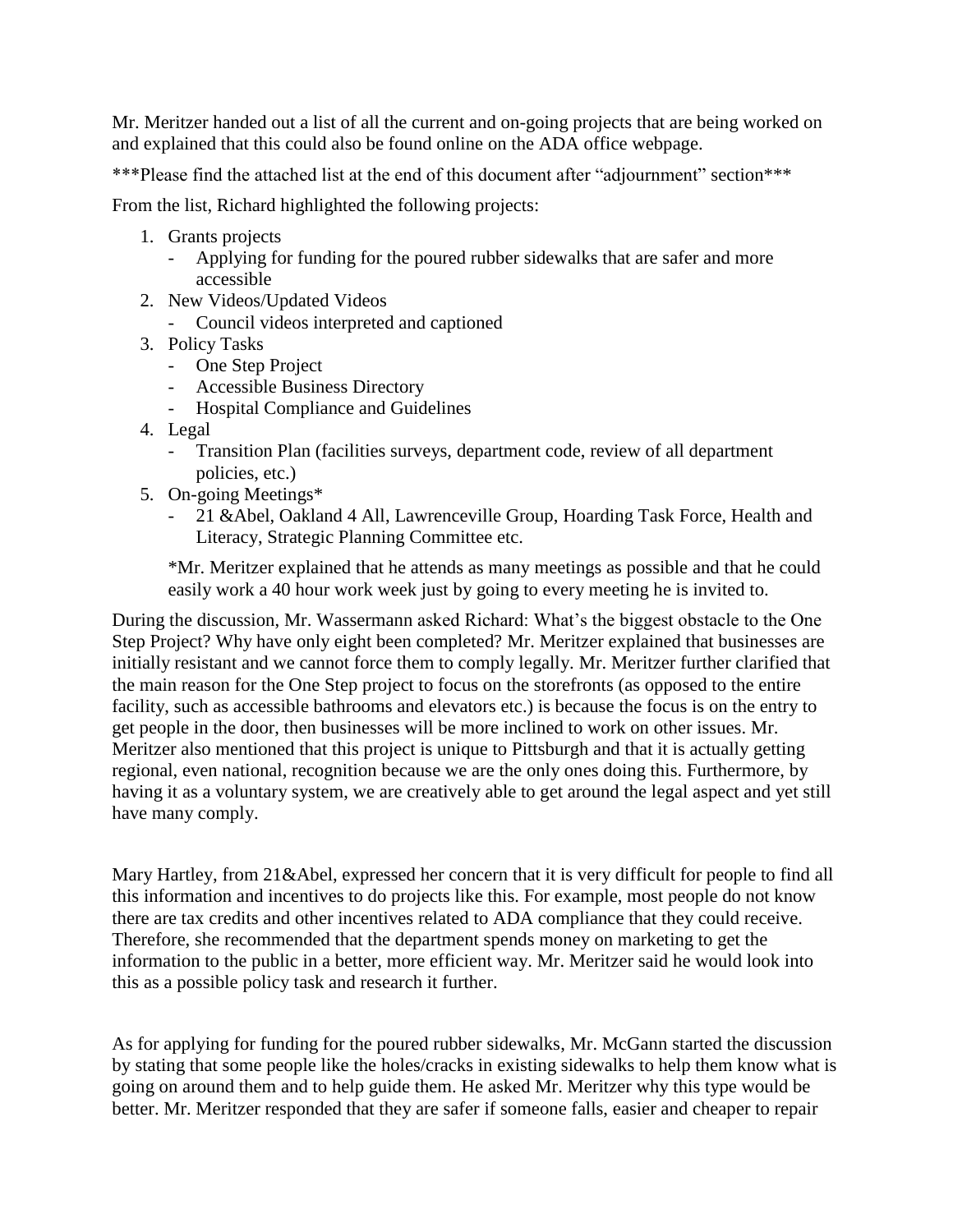and fix and more accessible overall. Mr. Wassermann added that he finds the curbed streets with the dot patches on sidewalks quite adequate and to his liking.

Ms. Carter asked Mr. Meritzer what the ADA Strategic Planning Committee was. Mr. Meritzer explained that this was a meeting where a representative from every city department gets together to discuss internal city-structure issues related to the disability community that affect their staff.

Ms. Carter also mentioned that she did not see anything on the list in regards to emergency response and asked Mr. Meritzer whether there was anything we are doing for that. She expressed her concern that if some kind of major crisis/ potential threat happened in the city that those with disabilities were not left there forgotten about or vulnerable. Mr. Meritzer agreed with her and expressed his concern for this topic as well; stating that we need to get on this and set up meetings with someone from the Police, Fire Department or Public Safety. He further stated that he would try to get someone from one of those departments to come to the next meeting to discuss this topic.

Ms. Grishman wanted to know whether there was a calendar with all events related to disabilities on the ADA webpage. Mr. Meritzer explained that there used to be, but the intern that was managing that left and that he was not able to keep up with it due to the level of technology skills needed to do so. Ms. Grishman again emphasized that there needs to be a more complete, comprehensive calendar of events so that if someone wants to have an event or plan something, then they know if that conflicts another event that is already planned. This way someone can easily see what events they could go to that offer special services for those with disabilities. Mr. Meritzer said that if he could get someone to set this up then we can do it. Alicia offered that she would gladly do that and that she has the tech-savvy skills to do it.

The last discussion was about the Snow Angels program. Mr. McGann asked if there were any updates or new developments with the program and whether they needed more training of any sorts. Mr. Meritzer said we would reach out to someone from the program and see what there is to report.

## **Report on Benchmarks of other ADA Offices**

Jon Merkel, one of the ADA Policy Interns, presented on what other cities are doing for ADA policy and compliance. The purpose for this research was so that the task force members, as well as the Department of City Planning, have a better understanding of everything the Pittsburgh ADA office is doing in comparison to other US cities. Mr. Merker presented the following information:

\*\*\*See attachment of report and findings at the end of this document after "adjournment".

## **Vox Pop**

Ms. Grishman announced three upcoming events that she wanted to let everyone know about:

- 1. Disability Day of Mourning. Wednesday, March 1<sup>st</sup> at 3pm.
- 2. "I Will Die" Campaign. Saturday, March 4<sup>th</sup> at noon.
- 3. Sign-A-Thon. Saturday, March  $25<sup>th</sup>$  from noon to 4pm.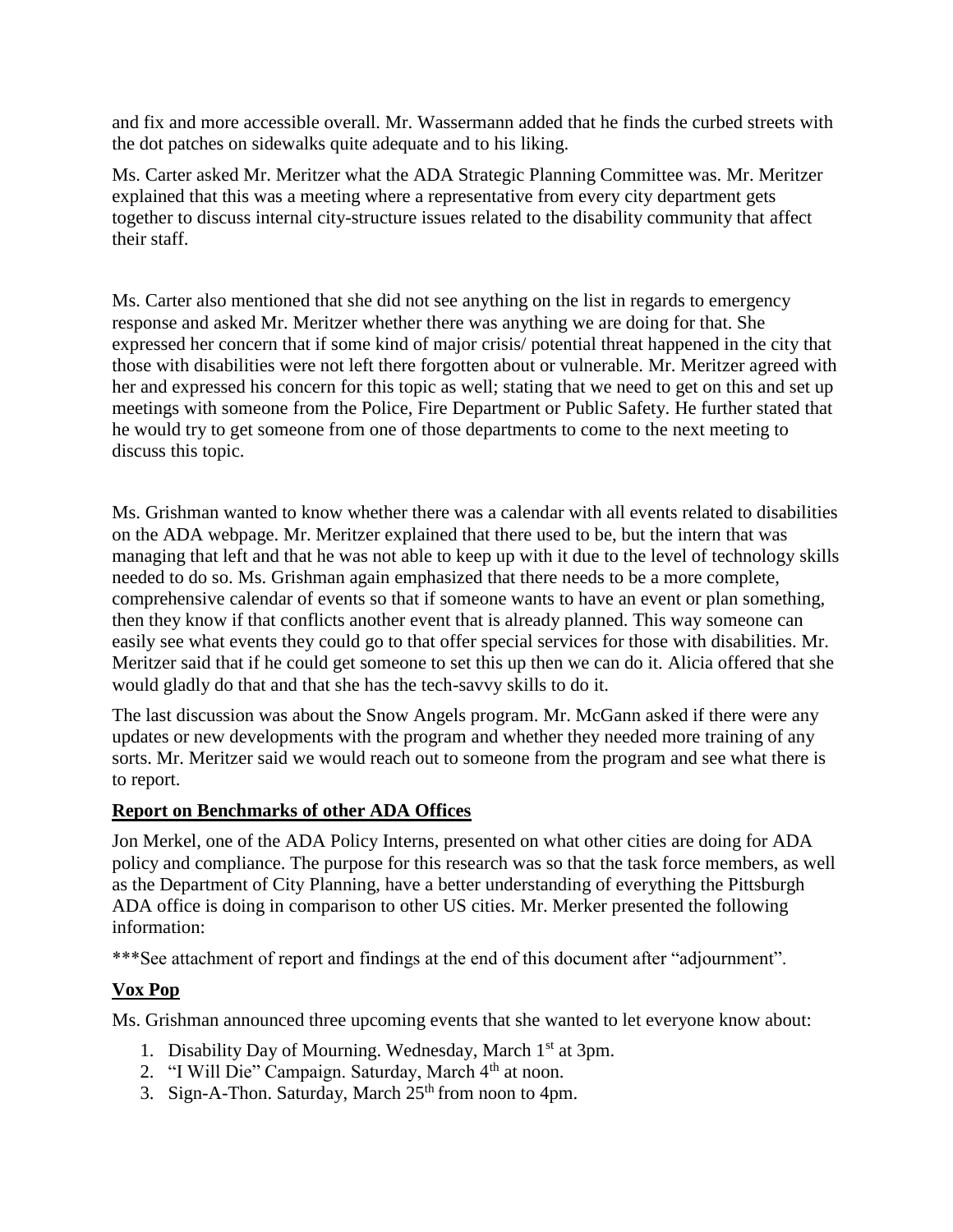This was the only discussion for Vox Pop.

# **Adjournment**

The meeting was adjourned at 2:58 pm. The next meeting will be scheduled next month on Monday March 20<sup>th</sup> at 1:00 pm in the first floor Conference Room of 200 Ross Street.

| Attachment 1: Rundown on Current Activities for the ADA Coordinator |  |
|---------------------------------------------------------------------|--|
|                                                                     |  |

| Project                         | Activities                                 | <b>Status</b> | <b>Staff</b>   |
|---------------------------------|--------------------------------------------|---------------|----------------|
|                                 | Grants                                     |               |                |
| 2014 & 2015 Funding             | Monitor expenditures                       | Ongoing       | Karen          |
| <b>Floor Tiles</b>              | Looking at spending old money              | Evaluating    | Karen /        |
|                                 |                                            | Consultant    | Shuying        |
|                                 |                                            | Options       |                |
| Market Square                   | Develop a strategy for Tree Pitts          | Pending       | <b>Kevin</b>   |
| Interpreting and captioning for | <b>Identifying Funding Sources</b>         | In process    | Shuying        |
| Council videos                  |                                            |               |                |
| <b>Green Sidewalks</b>          | Look for funding for McKinley Park         | Funding       | <b>JP</b>      |
|                                 |                                            | Sources       |                |
|                                 |                                            | Identified    |                |
|                                 | Contacting Parks Conservancy about Chicken | Making funds  |                |
|                                 | <b>Hill Project</b>                        | available for |                |
|                                 |                                            | that project  |                |
| Accessible Pittsburgh Contract  | Sent to Consultant for Signature /         | With City     | Karen $\angle$ |
|                                 |                                            | Solicitor     | Shuying        |
| Get Brailler Operational        | Make Sure Program is on Computer. Meet     | In Process    | JP             |
|                                 | with Library staff                         |               |                |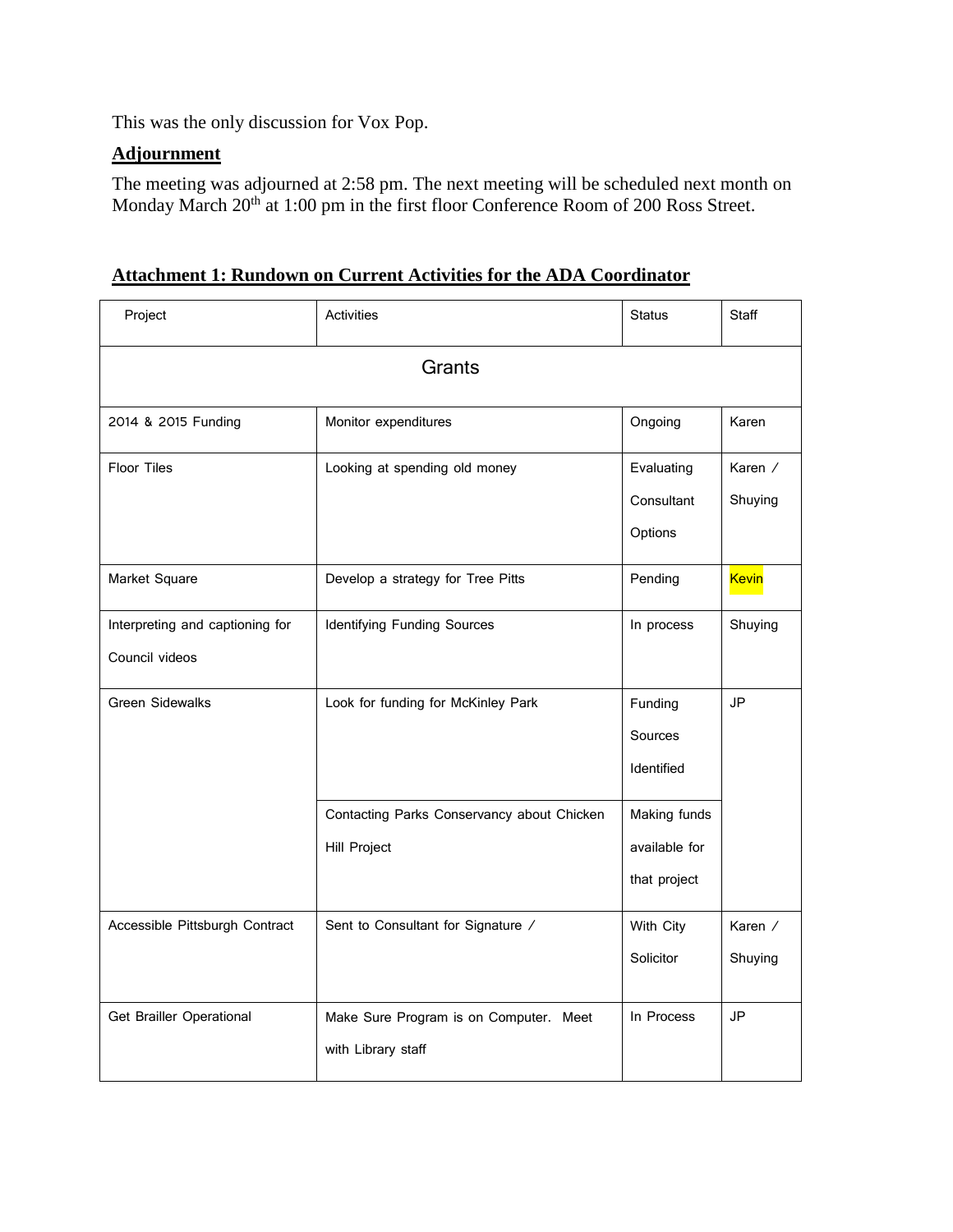| Picture Books for Police         | Await budget                                | <b>Budget</b>  | Karen /      |
|----------------------------------|---------------------------------------------|----------------|--------------|
|                                  |                                             | Request        | <b>JP</b>    |
|                                  |                                             | Submitted      |              |
| Tablets and Programs for         | Find the money                              | <b>Budget</b>  | Shuying      |
| interpreting for police          |                                             | Request        |              |
|                                  |                                             | Submitted      |              |
| Interpreting Classes for staff   | Adding to Hearing and Deaf Services Contact | <b>Budget</b>  | Karen /      |
|                                  |                                             | Request        | <b>JP</b>    |
|                                  |                                             | Submitted      |              |
| Hearing Loops                    | Awaiting processing                         | In signature   | Karen /      |
|                                  |                                             | process        | JP           |
| Ramp at Sheraden Senior          | Investigate Cost                            | <b>Drafted</b> | <b>Kevin</b> |
| Center                           |                                             | design -       |              |
|                                  |                                             | Currently      |              |
|                                  |                                             | developing     |              |
|                                  |                                             | cost estimate  |              |
| Accessible Rest Room in First    | Investigate Cost                            | <b>Drafted</b> | <b>Kevin</b> |
| floor of City County Building    |                                             | design -       |              |
|                                  |                                             | Currently      |              |
|                                  |                                             | developing     |              |
|                                  |                                             | cost estimate  |              |
| Green Sidewalks in front of City | Investigate Cost                            | In process     | JP           |
| <b>Owned Facilities</b>          |                                             |                |              |
| Braille cards for Emergency      | Investigate purchase                        | New            | Shuying      |
| Responders                       |                                             |                |              |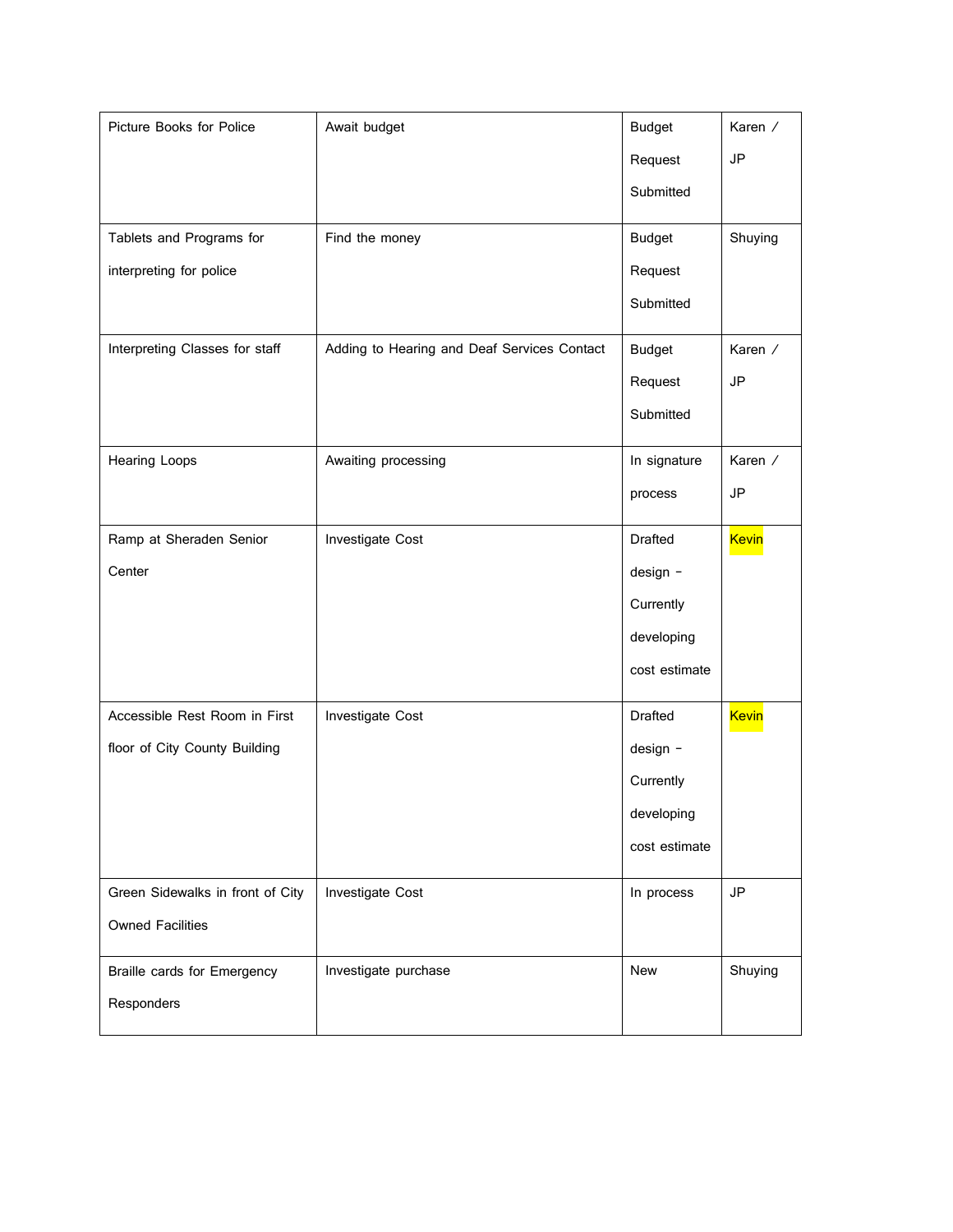| Hearing and Deaf Services | Adding money and changing Scope | Contract in | Karen / |
|---------------------------|---------------------------------|-------------|---------|
| Contact                   |                                 | Signature   | JP      |
|                           |                                 | process     |         |
|                           |                                 |             |         |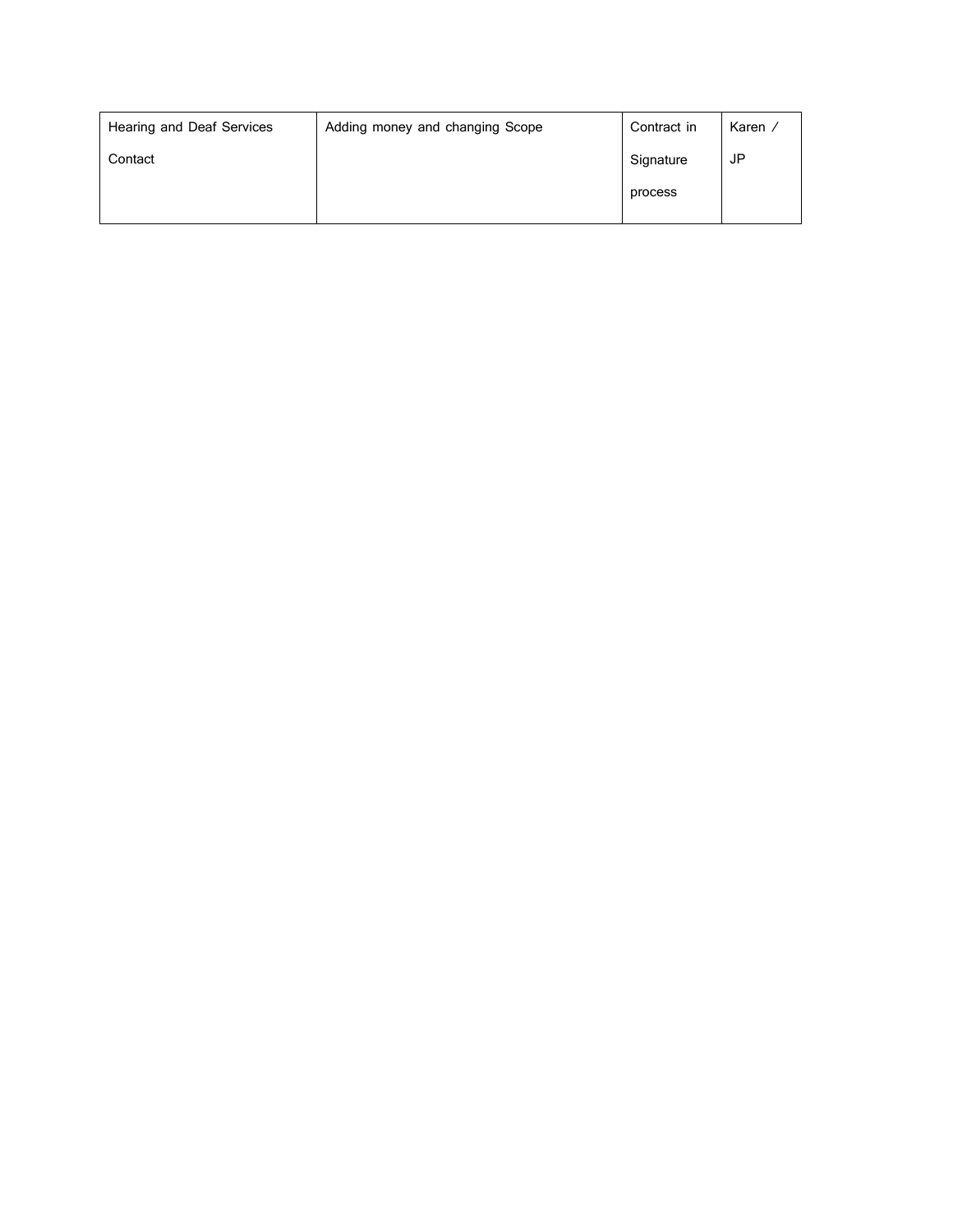|                                                                                      | Policy                                                                                                     |                                                     |       |  |
|--------------------------------------------------------------------------------------|------------------------------------------------------------------------------------------------------------|-----------------------------------------------------|-------|--|
| <b>Hospital Compliance Guidelines</b><br>for the Mental III                          | Starting the drafting                                                                                      | Background Research Done                            | Jon   |  |
| One Step Packet                                                                      | Process applications                                                                                       | In process                                          | Peter |  |
|                                                                                      | Set up meetings with Neighborhood<br>Business groups to explain the program                                | Pending                                             |       |  |
|                                                                                      | Sending out Letters                                                                                        | In process                                          |       |  |
| Hospital Compliance for people<br>with intellectual and<br>development disabilities. | Setting up meetings with hospitals to<br>discuss their accommodations for patients<br>with mental illness. | On Hold                                             | Jon   |  |
| Accela                                                                               | Meet with Todd Graff to restart our<br>participation                                                       | Pending                                             | Peter |  |
| <b>Audible Barricades</b>                                                            | Promote use of Audible Barricades                                                                          | Draft Finished                                      | Jon   |  |
| New Icon                                                                             | Drafting                                                                                                   | Legislation drafted and<br>approved by Public Works |       |  |
| Task Force Committee on<br>Police                                                    | Meetings                                                                                                   | Ongoing                                             |       |  |
| Task Force Committee on<br>Development                                               | Symposium                                                                                                  | On Hold                                             |       |  |
| Downtown Parking                                                                     | Help Landlords meet their requirements                                                                     | On Hold                                             | Jon   |  |
| Briefing Guidelines from the<br><b>Hospital Compliance Guidelines</b>                | Draft Briefings                                                                                            | Pending                                             |       |  |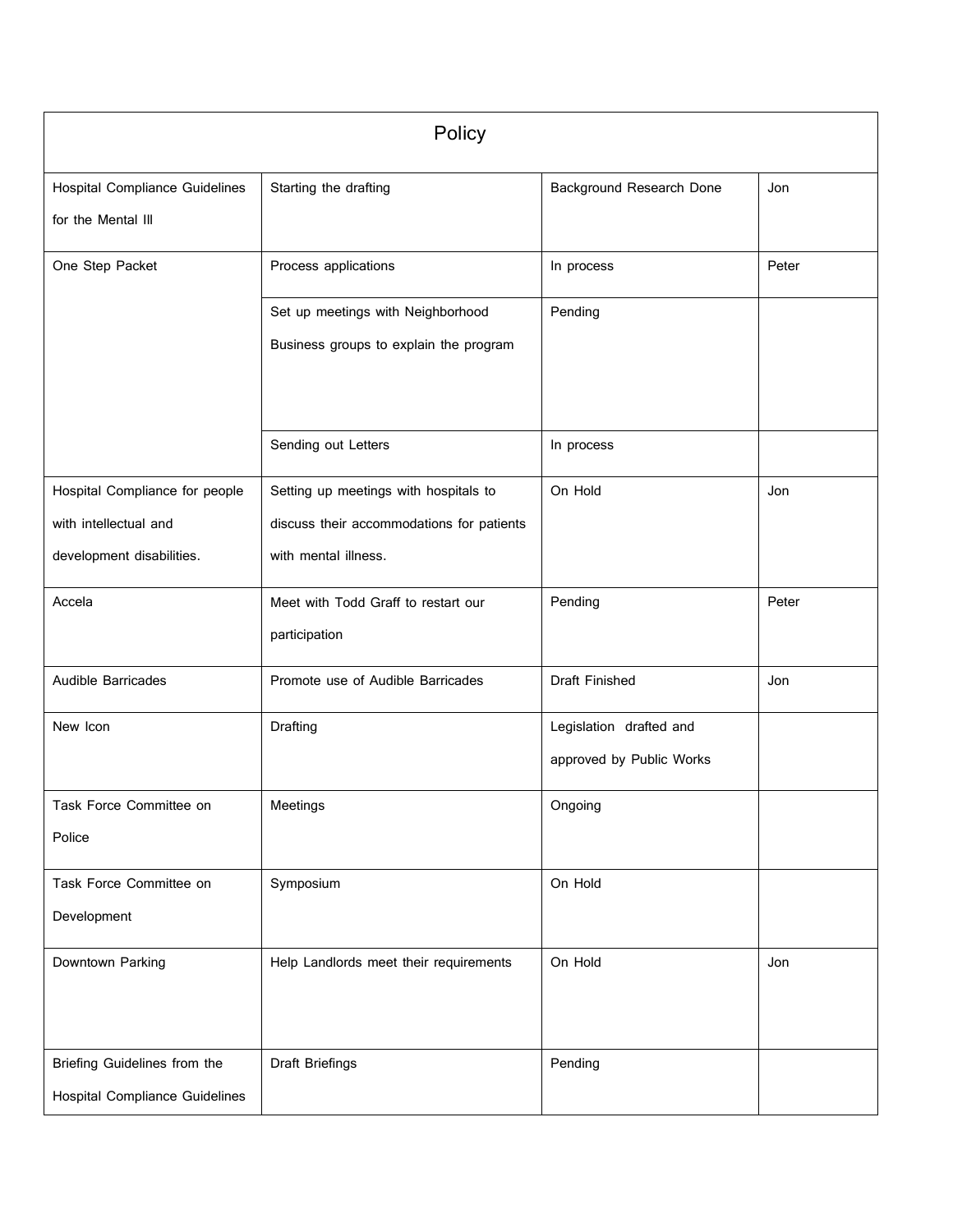| for the Deaf, Deaf-blind and       |                                              |                             |              |
|------------------------------------|----------------------------------------------|-----------------------------|--------------|
| hard of Hearing.                   |                                              |                             |              |
| Benchmark ADA Standards            | Investigate what others Cities are doing     | Draft finished              | Jon          |
| <b>Business District Directory</b> | Survey Business Districts for Accessible     | Verifying and entering Data |              |
|                                    | <b>Businesses</b>                            |                             |              |
|                                    |                                              | Designing Directory         | <b>Kevin</b> |
| Visitability Tax Credit            | Produce Annual Report                        | Ongoing                     |              |
|                                    | Marketing Committee meetings                 | Ongoing                     | Peter        |
|                                    | Sending out Letters to Board of              | On Hold                     | Peter        |
|                                    | adjustment applicants                        |                             |              |
| Snow Angels                        | Monitoring and assisting                     | Ongoing                     |              |
|                                    |                                              |                             |              |
|                                    |                                              |                             |              |
|                                    | Legal                                        |                             |              |
| 311s, ZBA, Individual complaints   | Legal research, response, field visit,       | Ongoing                     |              |
|                                    | follow-up, and attempting to complete all    |                             |              |
|                                    | old requests ASAP                            |                             |              |
| <b>Transition Plan</b>             | <b>Department Questionnaire</b>              | Report being drafted        |              |
|                                    | Review Code for Compliance and present       | Legislation and regulations |              |
|                                    | report                                       | drafted                     |              |
|                                    | Review all City Facilities for accessibility | Ongoing                     |              |
|                                    | Implement a program to bring City pools      | In Process                  |              |
|                                    | into compliance within 10 years              |                             |              |
|                                    | Evaluate Trails for Accessibility            | In Process                  |              |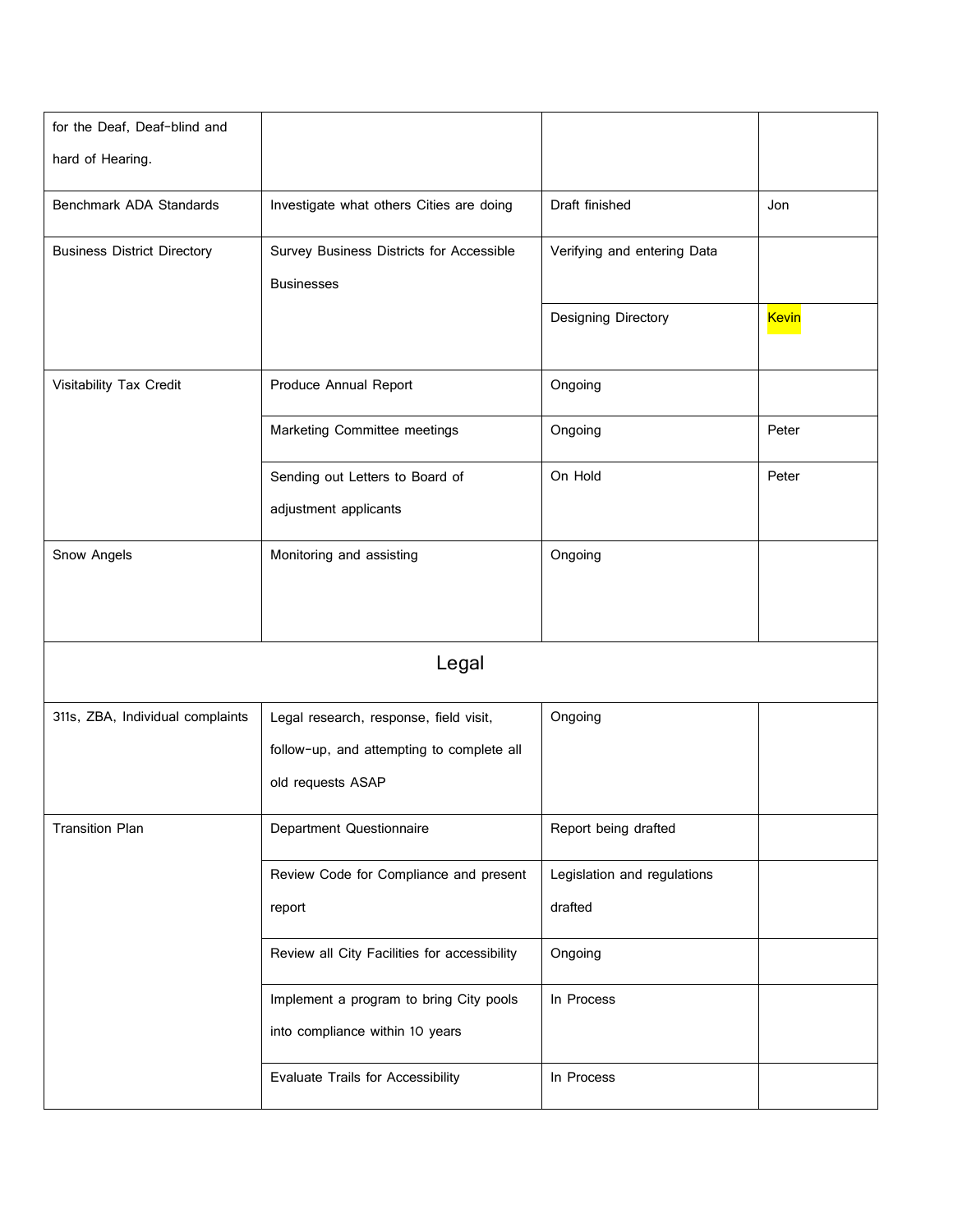|                                 | Evaluate playgrounds for Accessibility                                                                               | In Process                         |       |
|---------------------------------|----------------------------------------------------------------------------------------------------------------------|------------------------------------|-------|
| Compliance at the Airport       | Identify remaining issues and responsible<br>parties                                                                 | Pending                            | Jon   |
| Parks and Recreation Book       | Identified icons on various disabilities to<br>identify accessibility for the booklet.                               | <b>Contacted Program Directors</b> | Sam   |
| Reviewing Development Plans     | Comment regarding accessibility<br>requirements and best practices                                                   | On Going                           | Peter |
| CDAP and Planning<br>Commission | Attending Design review meetings and<br>review plans.                                                                | On Going                           | Peter |
| Sidewalk Project                | Reviewing sidewalk to see where sides<br>don't exist or are in poor condition and<br>where sidewalk ramps are needed | Pending                            |       |
|                                 | Bates Street Identifying barriers and<br>working to correct them                                                     | Pending                            |       |
|                                 | Butler, Baker and West end<br>Contacting residents about putting in<br>sidewalks                                     | On Hold                            |       |
|                                 | Sidewalk Replacement for Trees                                                                                       | Pending                            |       |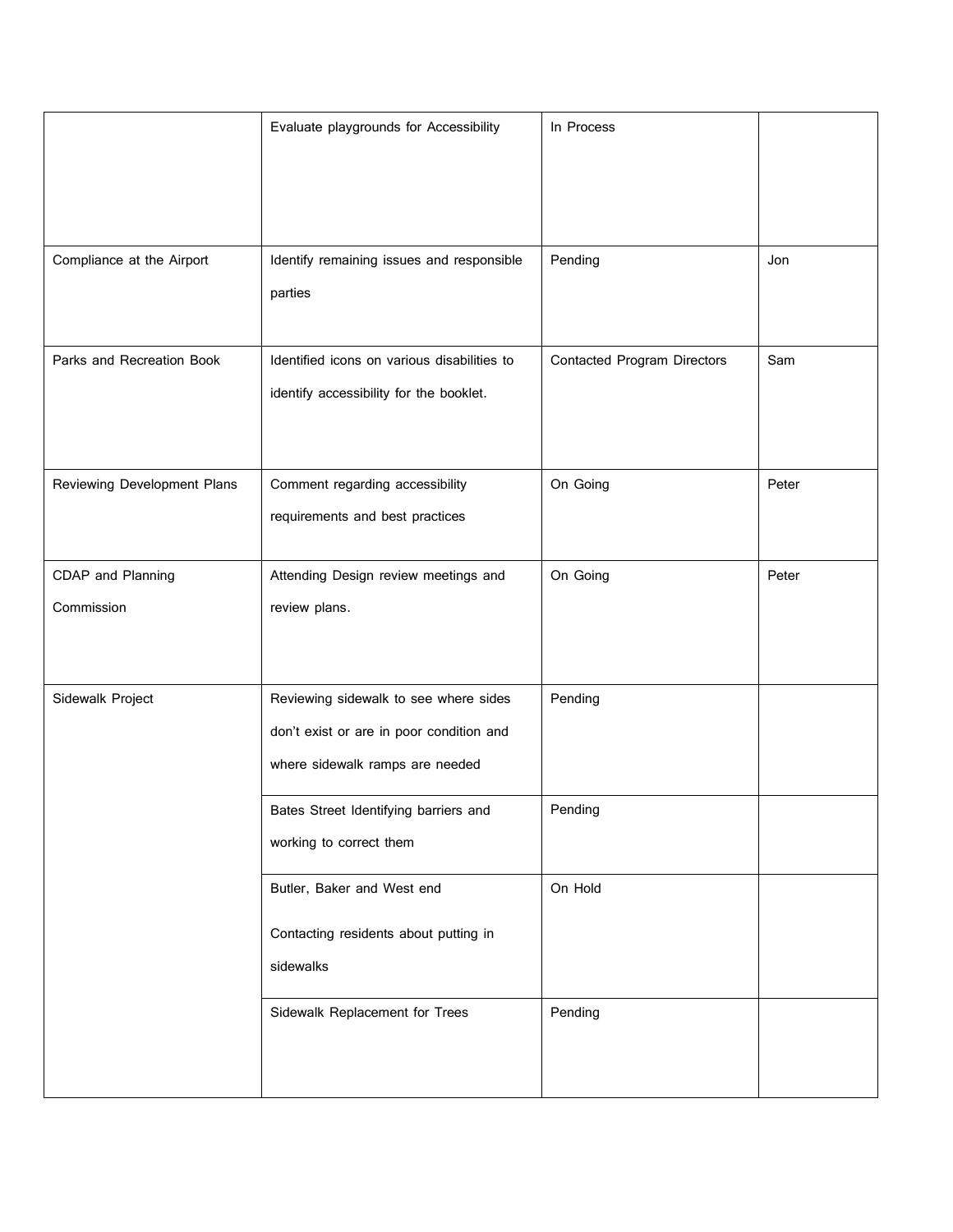| <b>ADA Strategic Planning</b>         | Quarterly meetings                           | Pending |         |
|---------------------------------------|----------------------------------------------|---------|---------|
| Committee                             |                                              |         |         |
| Epilepsy Training                     | Work to see that first responders get        | Pending | Jon     |
|                                       | appropriate training                         |         |         |
|                                       |                                              |         |         |
| Zoning Board of Adjustment            | <b>Attend Meeting</b>                        | Pending |         |
| Hearings                              |                                              |         |         |
|                                       |                                              |         |         |
|                                       | Outreach                                     |         |         |
|                                       |                                              |         |         |
| Web Site Accessibility Audit          | Auditing the City Web Site for accessibility | Ongoing |         |
|                                       | Issues and writing reports                   |         |         |
| LinkedIn                              | Set up and migrate groups for ADA            | Pending |         |
|                                       | Office                                       |         |         |
|                                       |                                              |         |         |
| Twitter                               | Expand ADA Office reach into the             | Ongoing |         |
|                                       | disability community and Schedule Tweets     |         |         |
| Pinterest                             | Expand ADA Office reach into the             | Ongoing |         |
|                                       | disability community and Schedule Pins       |         |         |
| Instagram                             | Expand ADA Office reach into the             | Ongoing |         |
|                                       | disability community and Schedule posts      |         |         |
| Emails                                | <b>Weekly News Briefs</b>                    | Ongoing | Richard |
|                                       |                                              |         |         |
| Facebook                              | Manage information                           | Ongoing |         |
|                                       | <b>Weekly Posts</b>                          |         |         |
|                                       |                                              |         |         |
| <b>Hospital Compliance Guidelines</b> | Rolling it out                               | Pending |         |
| Webpage                               |                                              |         |         |
|                                       |                                              |         |         |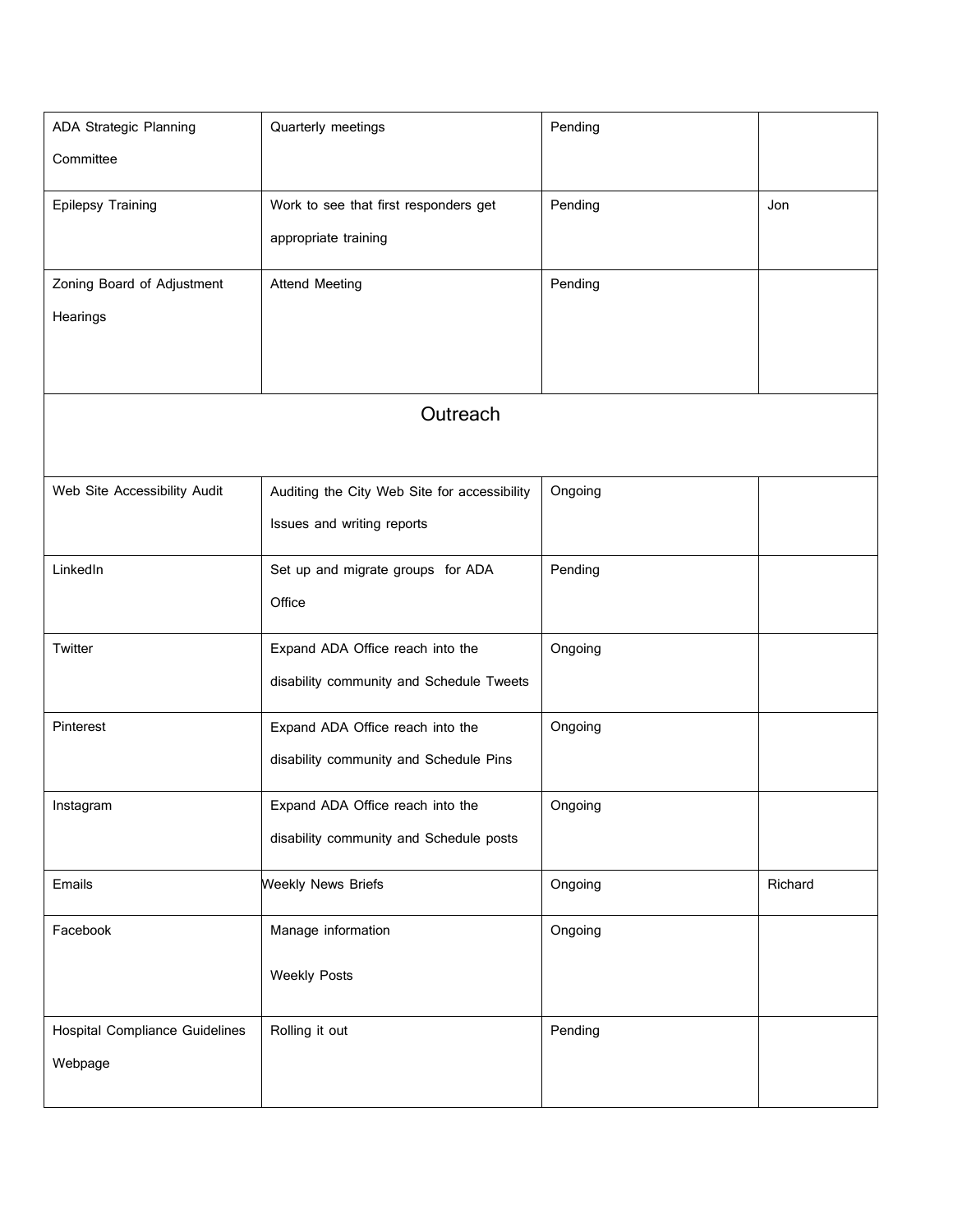| <b>Hospital Compliance Blog</b> | Create a blog for the IDD Guidelines       | Pending                        |         |
|---------------------------------|--------------------------------------------|--------------------------------|---------|
| Task Force meetings             | Set up meetings and produce minutes.       | Ongoing                        | Richard |
| <b>Special Events Permits</b>   | <b>Review Special Events Permits</b>       | Pending                        | Richard |
|                                 |                                            |                                |         |
| Interns and volunteers          | Select & supervise interns & volunteers to | First Round of interviews      | Richard |
|                                 | assist me                                  | completed this week            |         |
|                                 |                                            |                                |         |
| Accessible Pittsburgh           | Produce 5 -7 minute spots for the City     | Contract Amendment being       | Karen   |
|                                 | Cable station                              | written                        |         |
| <b>State Network</b>            | Set up meetings of ADA Title II            | On Hold                        |         |
|                                 | Coordinators                               |                                |         |
| Washington County Task Force    | Working with Local organizer               | On Hold                        |         |
| Westmoreland County Task        | Working with Local organizer               | On Hold                        |         |
| Force                           |                                            |                                |         |
| Vine                            | Develop a program                          | Pending                        |         |
| You Tube                        | Set up platform                            | Pending                        |         |
| Web Page                        | Update ADA Web Page                        | On Going                       |         |
|                                 |                                            | Add documents; update links to |         |
|                                 |                                            | make active.                   |         |
| Greater Pittsburgh CIL          | Help with organizing                       | On Hold                        |         |
| ADA Calendar                    | <b>Update Events</b>                       | On Hold                        |         |
| Stigma Project                  | <b>Documenting Activities</b>              | On Hold                        |         |
| <b>Photo Documentation</b>      | <b>Documenting Activities</b>              | On Hold                        |         |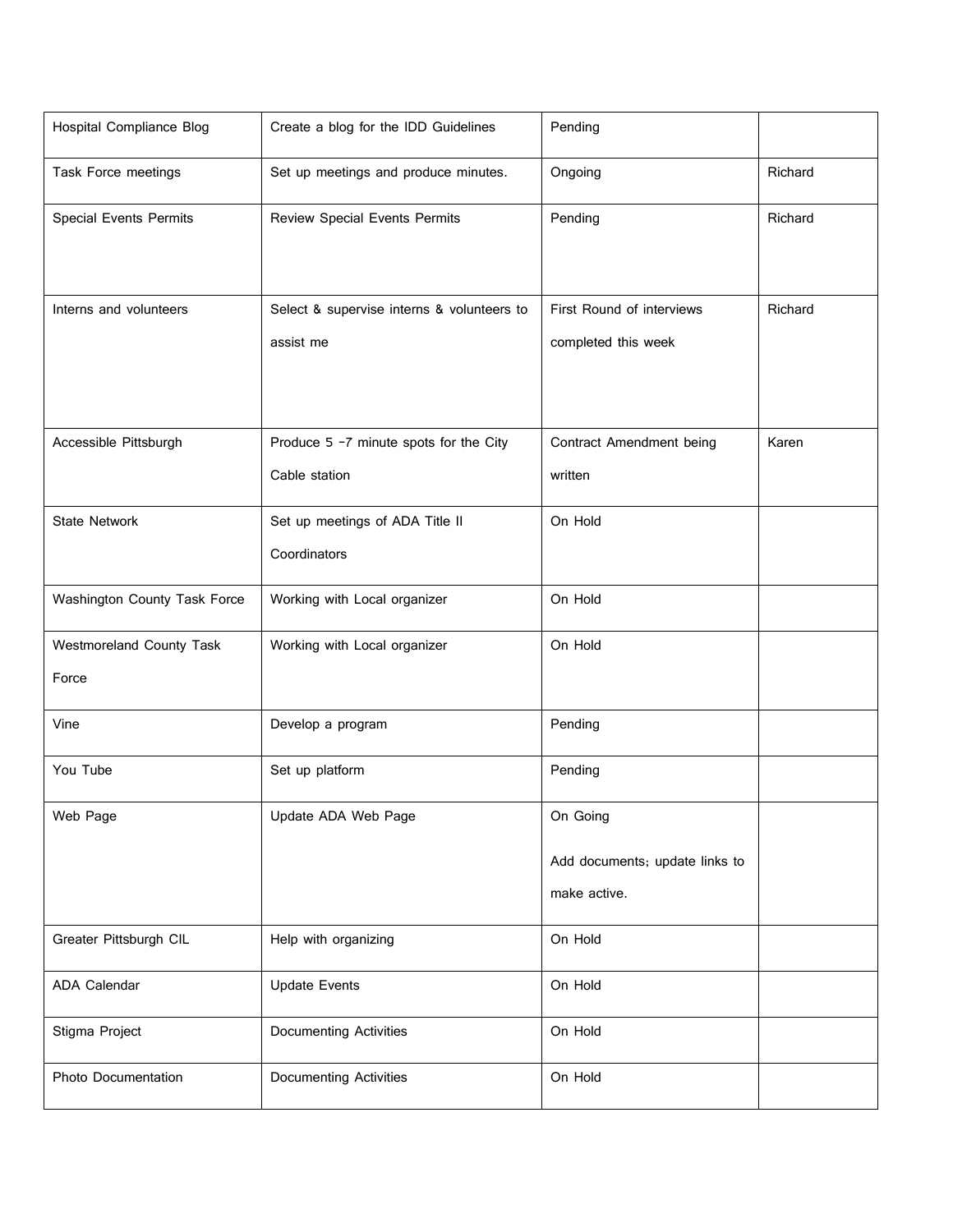| Hoarding Web Page                | Add a section to the ADA Web Page           | Being Developed          |       |  |  |
|----------------------------------|---------------------------------------------|--------------------------|-------|--|--|
|                                  | <b>Meetings</b>                             |                          |       |  |  |
| Attend Local Housing Options     | <b>Attend Meetings</b>                      | Pending                  |       |  |  |
| Team meetings                    |                                             |                          |       |  |  |
| <b>ADA Strategic Planning</b>    | Collectively determining mission, strategic | Ongoing                  |       |  |  |
| Committee                        | initiatives.                                |                          |       |  |  |
| Attend Hoarding Task Force       | Setting up Hoarders committee               | Approved by Task Force - | Jon   |  |  |
| Meeting                          |                                             | Identifying participants |       |  |  |
|                                  |                                             |                          |       |  |  |
| Health Task Force Meeting        | Represent the City                          | Pending                  | Jon   |  |  |
| Attend Committee for Accessible  | Represent the City                          | Ongoing                  | Jon   |  |  |
| Transportation meetings          |                                             |                          |       |  |  |
| Regional Health Literacy         | Committees are meeting to implement 1st     | Ongoing                  | Jon   |  |  |
| <b>Coalition Work Group</b>      | year of 4 year plan to improve health       |                          |       |  |  |
|                                  | literacy                                    |                          |       |  |  |
| Strip District Pedestrian Safety | Work with the Committee on Pedestrian       | Pending                  | Jon   |  |  |
| Meetings                         | Safety Issues                               |                          |       |  |  |
| 21 and Able                      | <b>Attend Meetings</b>                      | Ongoing                  | Peter |  |  |
| Para-transit Representation      | <b>Attend Meetings</b>                      | Ongoing                  | Jon   |  |  |
| T.I.R.E.S & ATWIC                |                                             |                          |       |  |  |
| Oakland for All                  | Attend meetings                             | Ongoing                  | Jon   |  |  |
| State Health Literacy Coalition  | <b>Attend Meetings</b>                      | Ongoing                  | Jon   |  |  |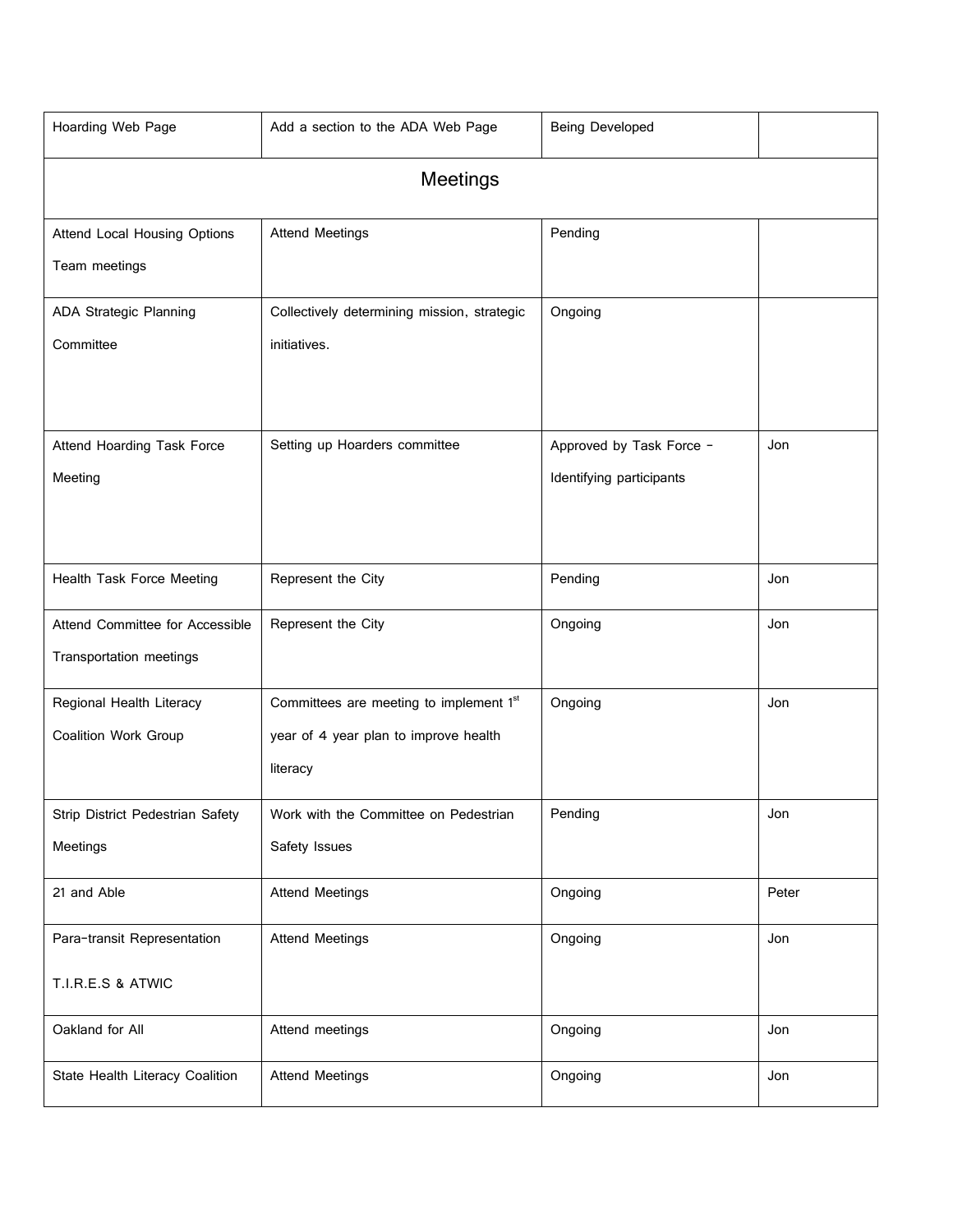# **Attachment 2: Jon's ADA Benchmark Report**

# Overview of research

This document will compare the current services provided by the A.D.A coordinator with equivalent offices found in cities which we have found to be exemplary in their disability services in an effort to ensure that the City of Pittsburgh cements its status as a leading city in its provision of disability services. The five cities which we have found to be excelling in their services are Chicago, New York, San Francisco, D.C. and Los Angeles. This document goes over what is required of an A.D.A. coordinator in terms of keeping a city in compliance with the A.D.A, as well as reviewing our current disability services and comparing them to the disability services offered by A.D.A. offices in the aforementioned cities. After going over these services I will briefly overview why salience is a crucial element in providing effective services for the disability community.

## Department Size and Structure

One of the major things to note about the difference between Pittsburgh and the cities we are comparing ourselves against is that all of these cities are much larger market than Pittsburgh, and this is reflected in the structure and size of their A.D.A service related offices. Not a single one of these cities has their A.D.A related position incorporated into their respective departments of city planning, but rather their disability services constitute an entire office in all of these cities. Even beyond this, New York City has Disability Service Coordinators which allow the city to utilize city programs which already exist, such as housing, employment and transit services, and accommodate them to serve the disability community. This is a very novel approach, as all other cities studied have all of their disability services contained to these disability offices, and I will discuss this approach in greater detail in the section on Disability Service Coordinators. Before we approach any specifics about the services that these offices provide, it is important to look at the variance in funding that each of these cities receives to provide their disability services.

Chicago MOPD Funding: \$5,346,697

Los Angeles MOD Funding: \$3,047,487

D.C. ODR Funding: \$1,769,855

D.C. DDS Funding: \$166,607,421

While I could not obtain the level of funding allocated to the New York and San Francisco offices, this array should help indicate that although D.C. does provide by far the most comprehensive disability services, much can still be done regardless of the level of funding we receive to provide disability services. That being said, since some of the improvements that the office of the A.D.A. coordinator is currently attempting to provide cannot be covered under our budget, a fair portion of the operations of the office of the A.D.A. coordinator at this current time is grant application. While this is not necessarily an issue, as there are many grants which can be applicable to projects which improve disability services, this constitutes another service the office must provide, which takes away from the office's ability to actually provide A.D.A related services.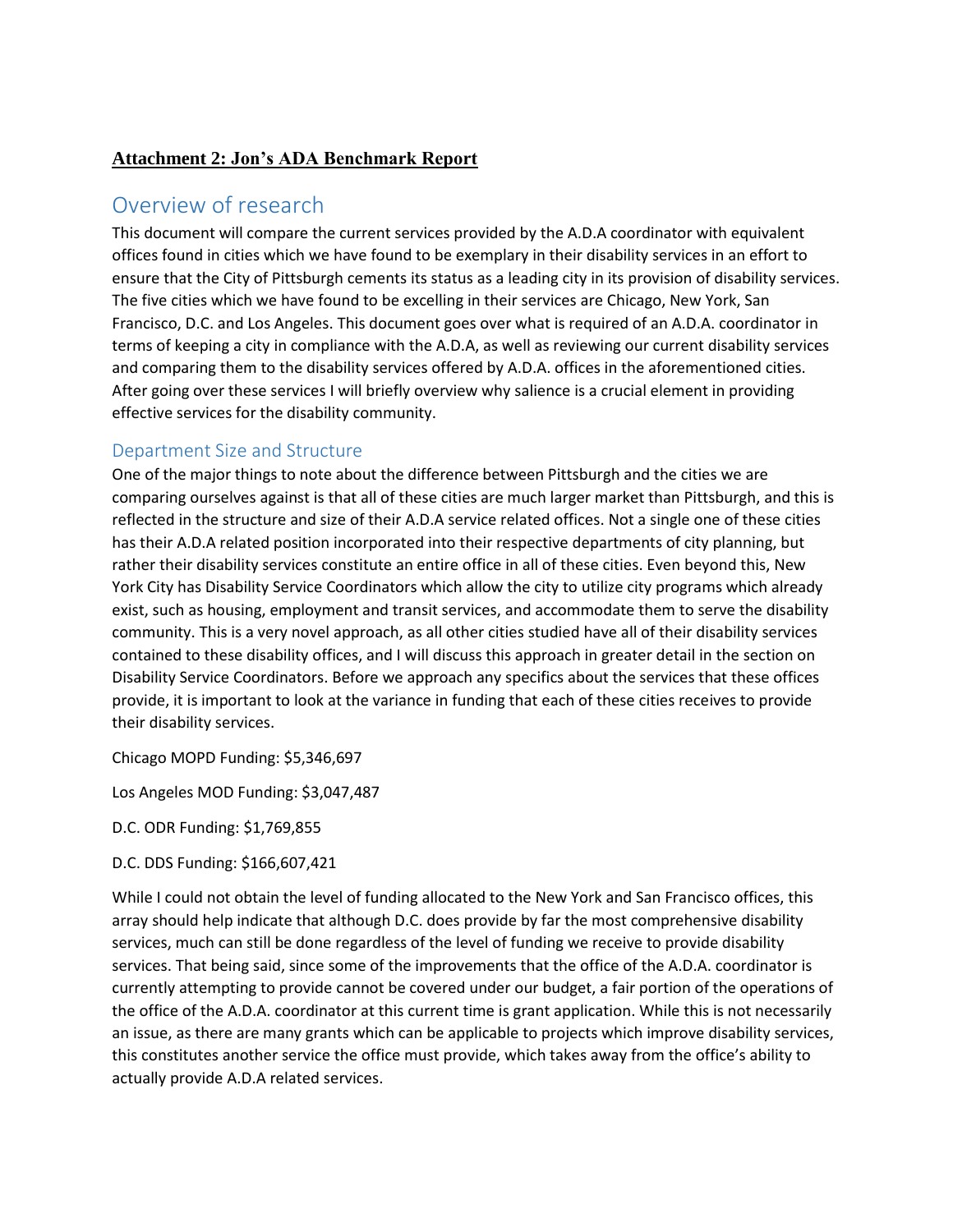# A.D.A Services/Responsibilities

There are two basic functions associated with the A.D.A. coordinator position, or equivalent positions, actual A.D.A. compliance services, and general disability services. A.D.A. compliance services are composed of ensuring that all city buildings, services and activities are accessible to individuals with disabilities, providing assistance for filing A.D.A. complaints, and providing interpretation services upon request, or at least referrals to local interpretation services. The only services that are legally mandated under the A.D.A. fall under this category of A.D.A. compliance services, however every city studied has gone beyond compliance services with additional disability services to serve their disability communities.

# D.C. Study

Although D.C. is the upper-end in terms of both the quality and sheer amount of services they provide, they are a useful example to show the prioritization of services these cities have. Of the cities that were analyzed, D.C. is the only one who has split their disability services into two departments, the Office of Disability Rights (ODR) and the Department on Disability Services (DDS). The basic division that delineates between these two entities is that the ODR fulfills all of the A.D.A required compliance services that the city is supposed to provide, and the DDS provides any additional disability services that the city government desires.

### O.D.R. Services

The specific services provided by the ODR include:

- Providing training to D.C. agencies on ADA and other disability laws and regulations
- Providing DC government documents in braille upon request
- Assisting in the provision of requested transcripts for DC Government videos that require captioning.
- Assisting in the provision of equal access to your organization's programs, benefits and services upon request.
- Providing information to people with disabilities about their rights and offer technical assistance and guidance on the requirements of the Americans with Disabilities Act (ADA) and other laws affecting people with disabilities upon request.
- Assisting you with the process of filing a formal complaint if you feel your rights under the ADA have been violated.
- Providing sign language interpreter services for most DC agency meetings and public functions.

These basic functions of providing avenues for people to file A.D.A complaints, ensuring the accessibility of city buildings and information, and providing interpretation services upon request or, in the case of cities with lesser funding providing referrals to city businesses who can provide interpretation services, seem to be core functions which seem to be adequately done by all of the disability offices that were researched. While the DDS provides many useful services for the disabled residents of D.C, these ODR functions are the ones that respond to the actual legal requirements of the A.D.A. and as a result, should likely be prioritized before too many additional services are focused on. It is important to note that these services do currently sit under our position of A.D.A. coordinator, however with all of the added responsibilities that are tangled into the position, some of these services may not be prioritized by the city to the extent that they should be. The fortunate part of these services is that though they are essential and probably require additional investment, they cost a fraction of what it takes to provide the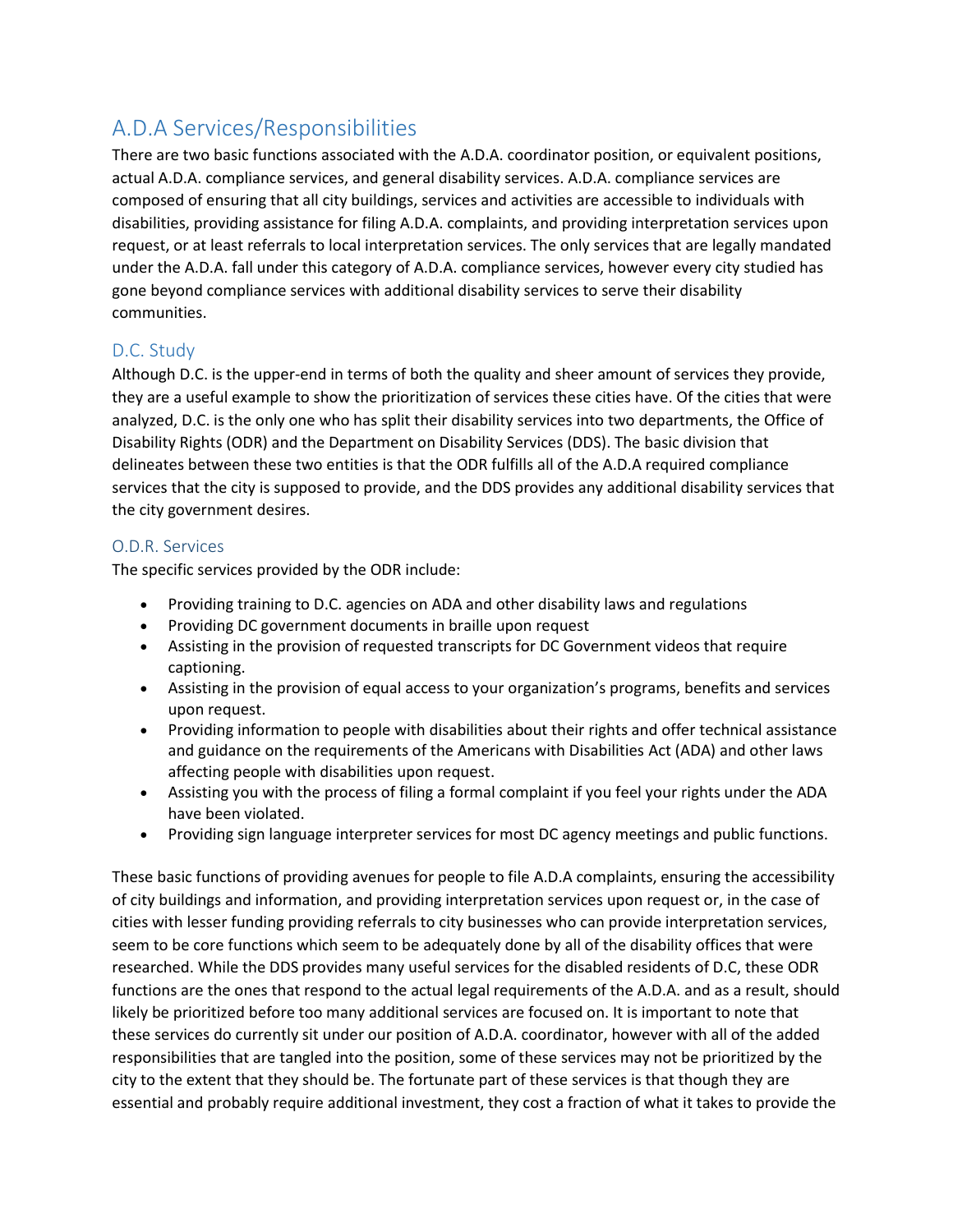additional DDS services, and our ability to provide these services in a more effective way would take less investment than it would to provide the majority of the individual additional disability services seen below.

One crucial aspect common throughout most of A.D.A. compliance services, such as the ones provided by the ODR, is that they often require proactivity on behalf of the people requesting the services. Besides ensuring the accessibility of city buildings and services, most services such as providing city information in accessible formats, providing interpretation services, and disability law information are all services that are generally available upon request, meaning that those who wish to utilize them must have information of the service's existence and knowledge of the correct authority to contact for the implementation of the service. This is one of the major driving forces behind the need for publicity of disability services, as in many cases government cannot act proactively to give the disability community the services we offer.

### D.D.S. Services

The DDS offers the most extensive services of any disability services office in the country, so while off the bat there is no way disability services in the City of Pittsburgh could receive the amount of funding required to perform all of their services for the disability community in Pittsburgh, there are important practices we should seek to replicate. The DDS organizes itself structurally by the type of disability each part of the department can provides services for. The DDS has an entire fledgling administration for people with Intellectual and Developmental Disabilities as well as a unit for Services for People with Blindness and Visual Impairments, an Independent living unit and a Vocational Rehabilitation Services unit, a youth employment program, and supported employment services. However, a large part of why D.C. disability services are so lauded is their "Person Centered-Thinking" approach. The Service Planning and Coordination Division (SPCD), a section of their Developmental Disabilities Administration, assists all people eligible for DDA services to receive the services identified in their person-centered Individual Service Plan (ISP). This division plans, coordinates and facilitates the provision of quality services and supports, reviews the implementation and delivery of services and supports identified in the ISP, takes corrective action as necessary, assists with problem solving, and advocates for the person and his/her family. While we currently do not provide the level of additional disability services that would require an ISP, if we are to choose to extend our additional disability services, the coordination of these services to fit each individual's needs is a key element that should not be overlooked.

This distinct separation between the A.D.A. compliance services and additional disability services is useful in terms of thinking about possible expansion of Pittsburgh disability services. While the addition of extra additional disability services, such as housing modification for example, may be useful, expanding our A.D.A. compliance via the expansion of our A.D.A. compliance related services, may be just as helpful and more cost effective, by providing an equally needed service at a much lower budget point.

# Current Pittsburgh Practices

Along with the basic A.D.A. compliance services the City of Pittsburgh provides, the additional disability services associated with the A.D.A coordinator include: PGH Start on Success, the One Step Program, Hearing Loops, Snow Angels, the Visitability Tax Credit, and the Pedestrian Safety initiatives. These are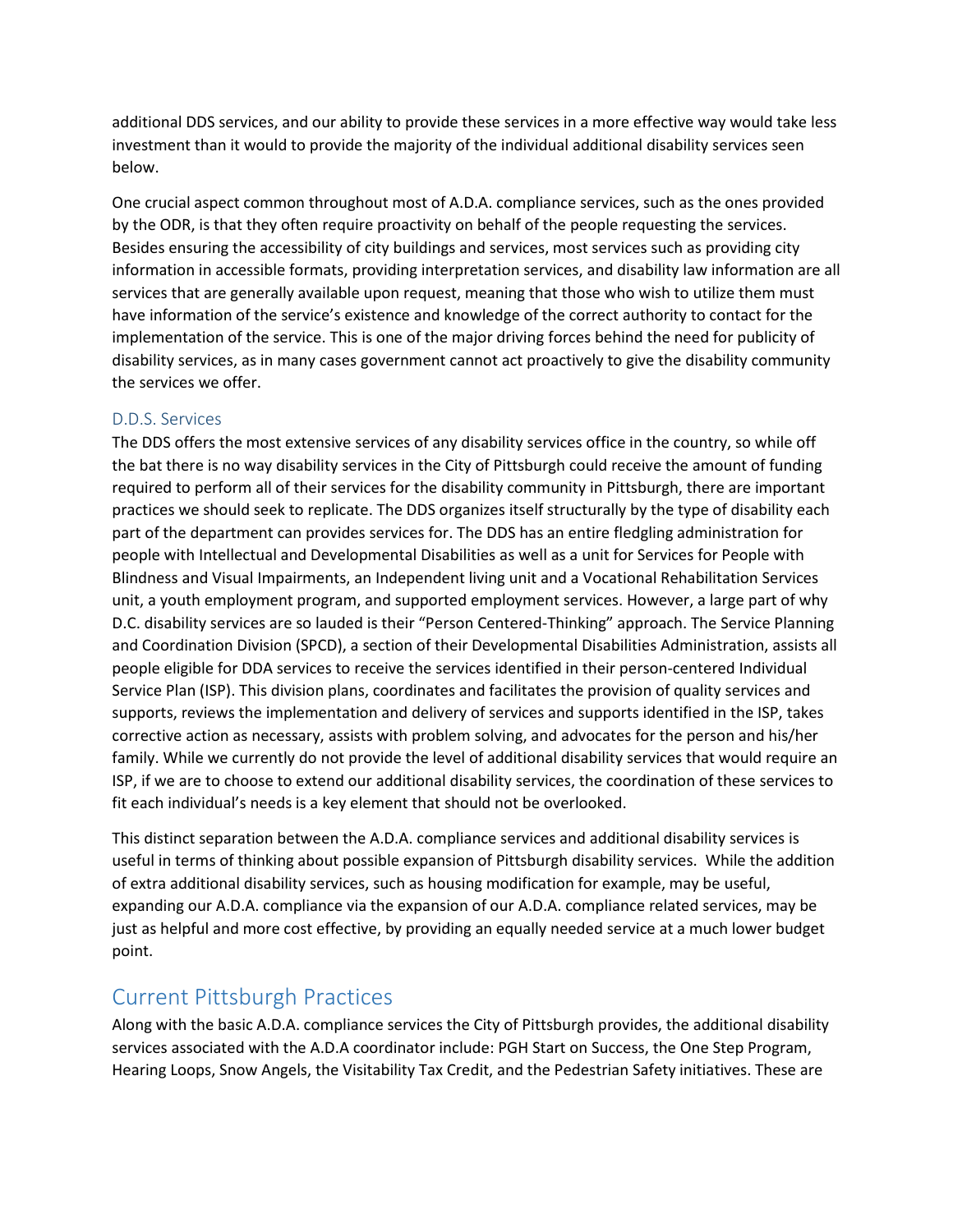certainly not the only services or initiatives done by our A.D.A. coordinator, but they are the ones for which there is public information available.

These current services, beyond mere A.D.A. compliance, can be divided into 4 main categories; Employment services, A.D.A. Title 3 encouragement, Housing Services and miscellaneous improvements.

### Employment Services

Currently our only A.D.A. related employment service is the PGH start on Success program. While this has proven effective at helping handfuls of individual students with disabilities obtain gainful after high school, it is only a slight gesture to the issues that city residents with disabilities may have concerning employment. While San Francisco and Los Angeles appear to be doing close to nothing on the front of disability employment services, Chicago, New York and D.C. all have vastly more complete employment services than the City of Pittsburgh currently does. Chicago and D.C. are the frontrunners for this category, as both cities provide counseling as a function of their disability departments, allowing these services to be tailored to the needs of individuals with disabilities to help them take advantage of their city's respective other resources to help obtain employment. Further information about these respective programs are available at:

D.C. DDS[: https://dds.dc.gov/service/supported-employment-dda-and-rsa](https://dds.dc.gov/service/supported-employment-dda-and-rsa) 

### Chicago MOPD:<https://www.cityofchicago.org/city/en/depts/mopd/provdrs/emp.html>

However, since the addition of full-fledged disability employment services would be heavily costly, we could do something similar to New York and merely provide referrals to private firms that can provide disability employment services. New York does not appear to have any disability related employment services besides an awareness campaign entitled NYC at Work, which shows examples of people with disabilities having successful careers, however their website is clear and provides information about local firms and how they can help people with disabilities get on a path to employment.

## A.D.A. Title 3 Encouragement

Title 3 of the A.D.A. Prohibits places of public accommodation from discriminating against individuals with disabilities. Though individuals can choose to sue businesses who do not provide sufficient access to services, there are no enforcement measures that the city can directly take against businesses to promote accessibility. Our current program to help ensure compliance with Title 3 is the One Step Program. Since the City of Pittsburgh has no enforcement power to ensure business compliance with Title 3, the One Step Program does the next best thing by encouraging businesses to take the first small measure of ensuring the accessibility of their entrances to people with disabilities. The One Step program is a notable success of the City of Pittsburgh, as no other city that was studied had a program to encourage voluntary A.D.A. compliance rather than the alternate approach of adding additional punishment to those who fail to comply with the A.D.A.

The only other way that cities have been able to further promote Title 3 compliance is through lawsuit incentives, the method used by the cities of San Francisco, Los Angeles and Chicago. Lawsuit incentives and fines provide added weight to the current A.D.A. law to promote that businesses voluntarily comply with the A.D.A or face the consequence of additional financial loss along with the cost of fixing whatever facility or service that is out of compliance. Though through standard Department of Justice procedure businesses can be sued for being adequately accessible, both the State of California and the city of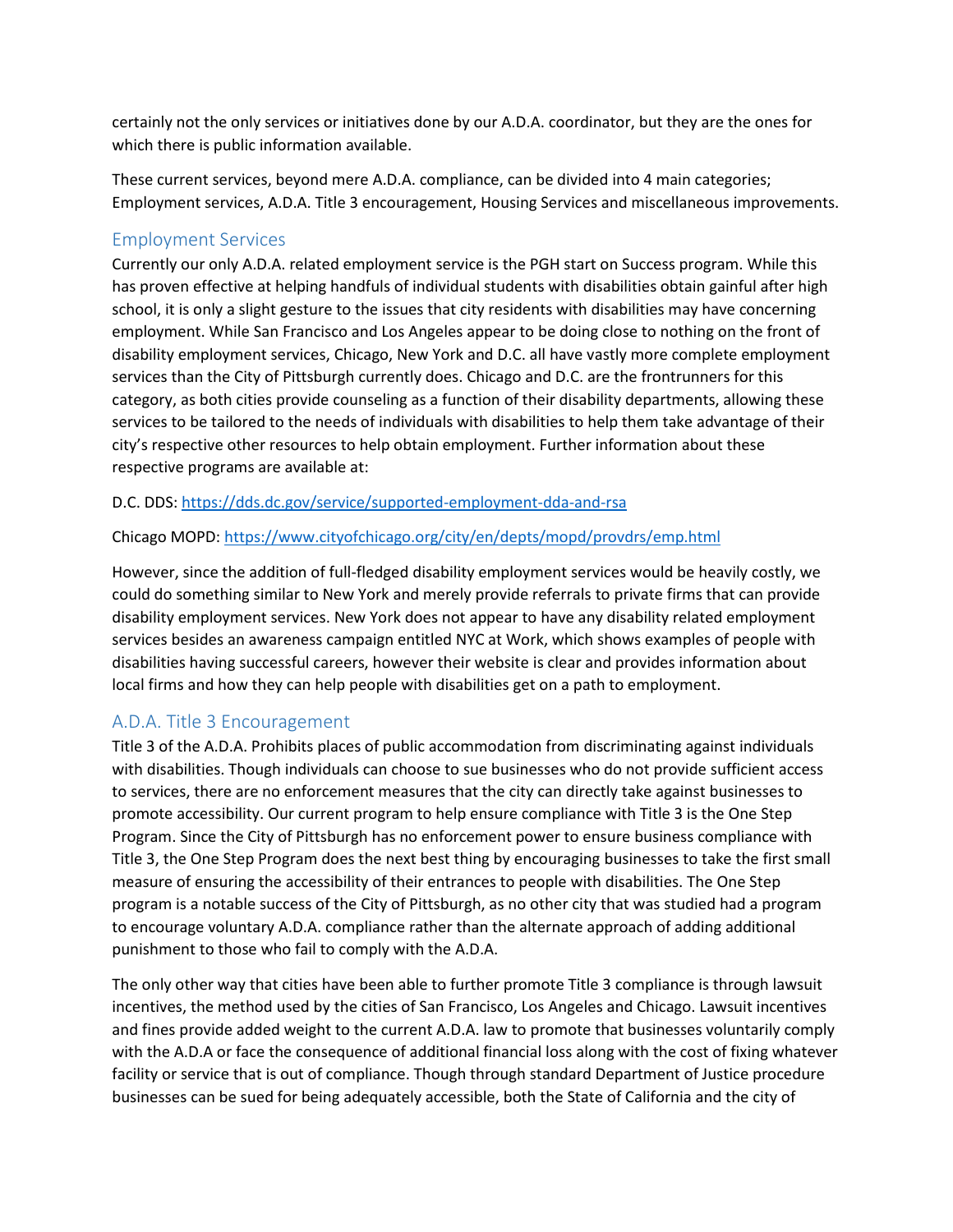Chicago have put auxiliary measures that strengthen punishment in place in the hope that it encourages businesses to voluntarily comply with the A.D.A rather than needing to be sued to provide reasonable access.

In the case of the cities in the state of California, a plaintiff can collect damages in the amount of three times the amount of actual damages, but in no case less than \$4,000 for each and every offense. While this has been effective in terms of getting businesses to comply with Title 3, the added incentive for the plaintiff has resulted in a troubling side-effect that some plaintiffs and lawyers have emerged who make their entire income off of hunting down businesses who do not comply with Title 3 and having businesses pay the minimum \$4,000 of damages per case.

The way that the city of Chicago ensures compliance is through the Chicago Human Rights Ordinance. Among other things, the Ordinance ensures that no public accommodation shall withhold, deny, curtail, limit or discriminate concerning the full use of such public accommodation by any individual including those with disabilities. The punishment for violating the ordinance is a fine of no less than \$100.00 and not more than \$500.00 for each offense. However, a notable condition of this fine is that every day that a violation continues past when it is identified constitutes a separate and distinct offense of the Ordinance. The nature of this Ordinance both strongly disincentives businesses from failing to provide adequate accessibility or failing to fix inaccessible facilities and does not incentivize people to become serial plaintiffs and terrorize businesses with lawsuits like the California law does.

Since the City of Pittsburgh does not currently have great business compliance with A.D.A. regulations, a measure similar to this may be helpful in catalyzing business owners to finally make the changes required to make their properties accessible. Though initiatives done by the A.D.A. coordinator, such as the One Step Program, are of value, the only legal channel of enforcement for Title 3 is through individual law suits and thus we should all methods that are available to us to make enforcement of this type effective. The City of Pittsburgh has a Human Relations Commission which is almost identical in description to the one in Chicago, which produced the Human Rights Ordinance which encourages Title 3 compliance in Chicago. While it is not necessarily the case that our Commission on Human Relations must go about enforcing Title 3 of the A.D.A in the same way that its counterpart in Chicago chose to, they are the only authority in the city with the power to enforce such a doctrine, which replicates the function of the A.D.A. but increases enforcement capability, and so options concerning their involvement to enforce the A.D.A. should be considered.

### Housing Services

Currently the only housing related service provided in the City of Pittsburgh is the Visitability tax credit, which gives people doing home construction or remodeling a slight tax credit if they choose to make said construction accessible. I do not currently know the exact conditions of the Visitability tax credit or how effective it has been, but it is at least something comparable with the housing services that the big market cities provide. The seemingly standard housing service that is provided by the cities of Chicago, and New York are home modification programs.

The Chicago MOPD offers home accessibility modifications that will allow people with disabilities, under the age of sixty, to make their living environment accessible. Modifications can include: ramps, porch and stair lifts, roll-in showers, widened doorways, accessible sinks and cabinets. All modifications provided by this service are performed in accordance with federal, state and municipal accessibility legal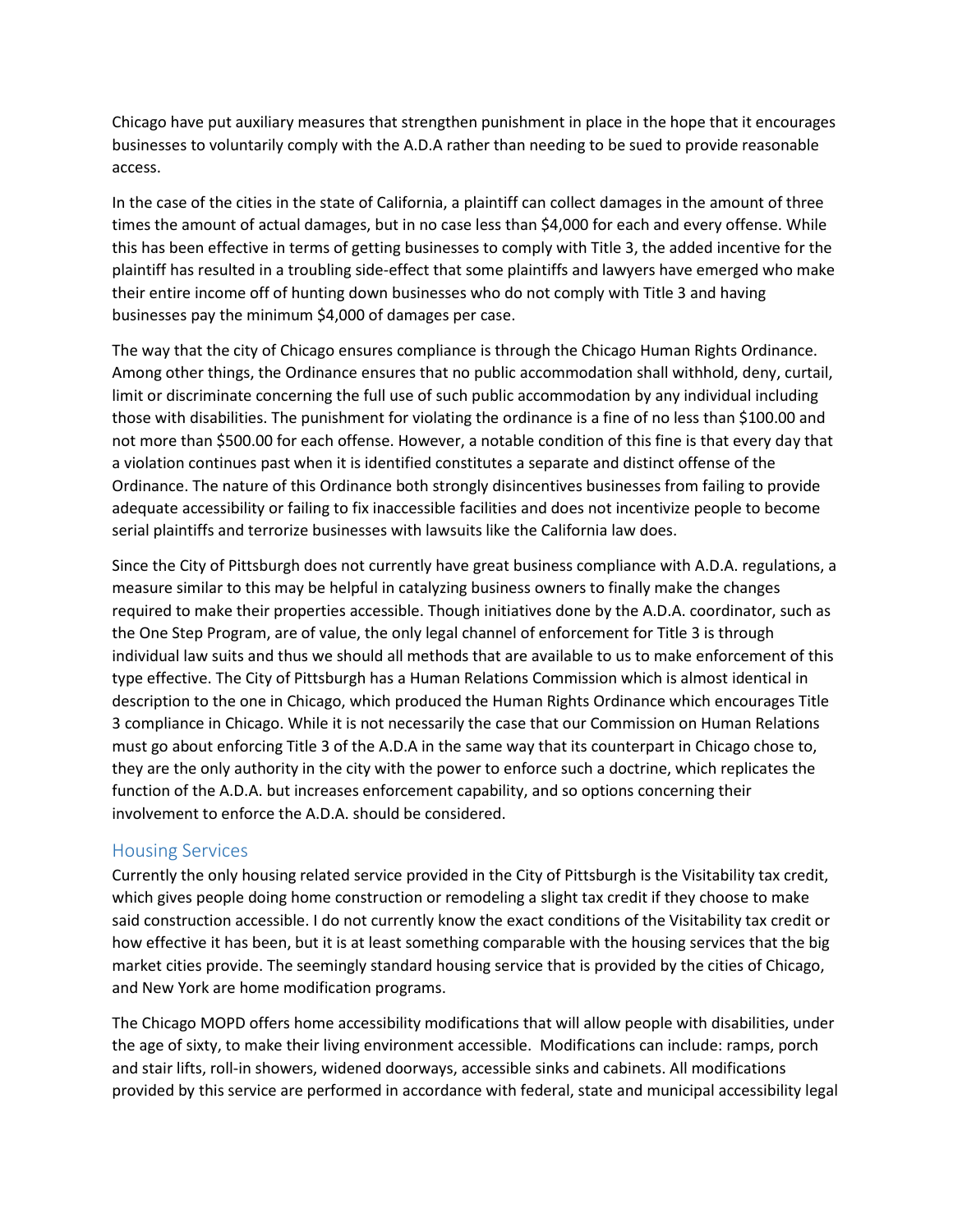requirements. Modifications are limited to a maximum of \$10,000 per project and are performed by licensed, insured and experienced home remodeling companies contracted by the city.

The Project Open House (POH) is New York City's home modification project. It has a similar but more expressed goal than the City of Chicago of removing small readily achievable architectural barriers within an individual's home for qualified applicants with a permanent disability, thereby assisting them in gaining greater independence.

The NYC MOPD works with City agencies to assure that the voice of the disabled community is represented, and that programs and policies address the needs of the community. POH is administered by MOPD and the NYC Department of Housing Preservation and Development ("HPD"), and provides for the removal of readily achievable residential barriers that do not require obtaining a permit from the NYC Department of Buildings ("DOB") and do not require the professional services of a NYS Licensed Architect.

Examples of work covered under this program include:

- Widening doorways within non-structural partitions;
- Conversion of steps into ramps no greater than 18" in height;
- Replacing existing plumbing fixtures with accessible fixtures;
- Removal of sink base cabinets to provide an accessible work surface and/or a sink;
- Installation of accessible amenities such as grab bars, door openers, accessible door handles, accessible height shelving;
- Installing accessible railings;
- Installation / conversion of residential doorbell and/or smoke and carbon monoxide detectors when an audible or visual system is needed; and
- Other barrier removals that may be required by individuals with disabilities subject to review by MOPD.

The reason these home modification services are such a vital service to the disability is the lack of accessible housing for people with disabilities in middle income brackets. While there are commonly accessible public housing options for people with low income, people with disabilities who have incomes that fall above the public housing threshold may still need their houses to be accessible, and may not have the financial resources to do a costly home modification themselves. While I cannot address whether or not the Visitability tax credit is also a sufficient solution to this problem, these home modification services the Chicago and New York provide certainly are successful at filling this crucial gap in accessible housing services.

### Miscellaneous Improvements

The City's current miscellaneous services include: Snow Angels, the hearing loops initiative and pedestrian safety initiatives. These are all relatively small quality of life improvements that I would say are representative of the bulk of the initiatives that the office of the A.D.A. coordinator works on. All of these initiatives are not legal necessities and are not absolute necessities in the sense that housing and employment services are, but they nonetheless constitute important improvements for the ability of people with disabilities to live in the City of Pittsburgh.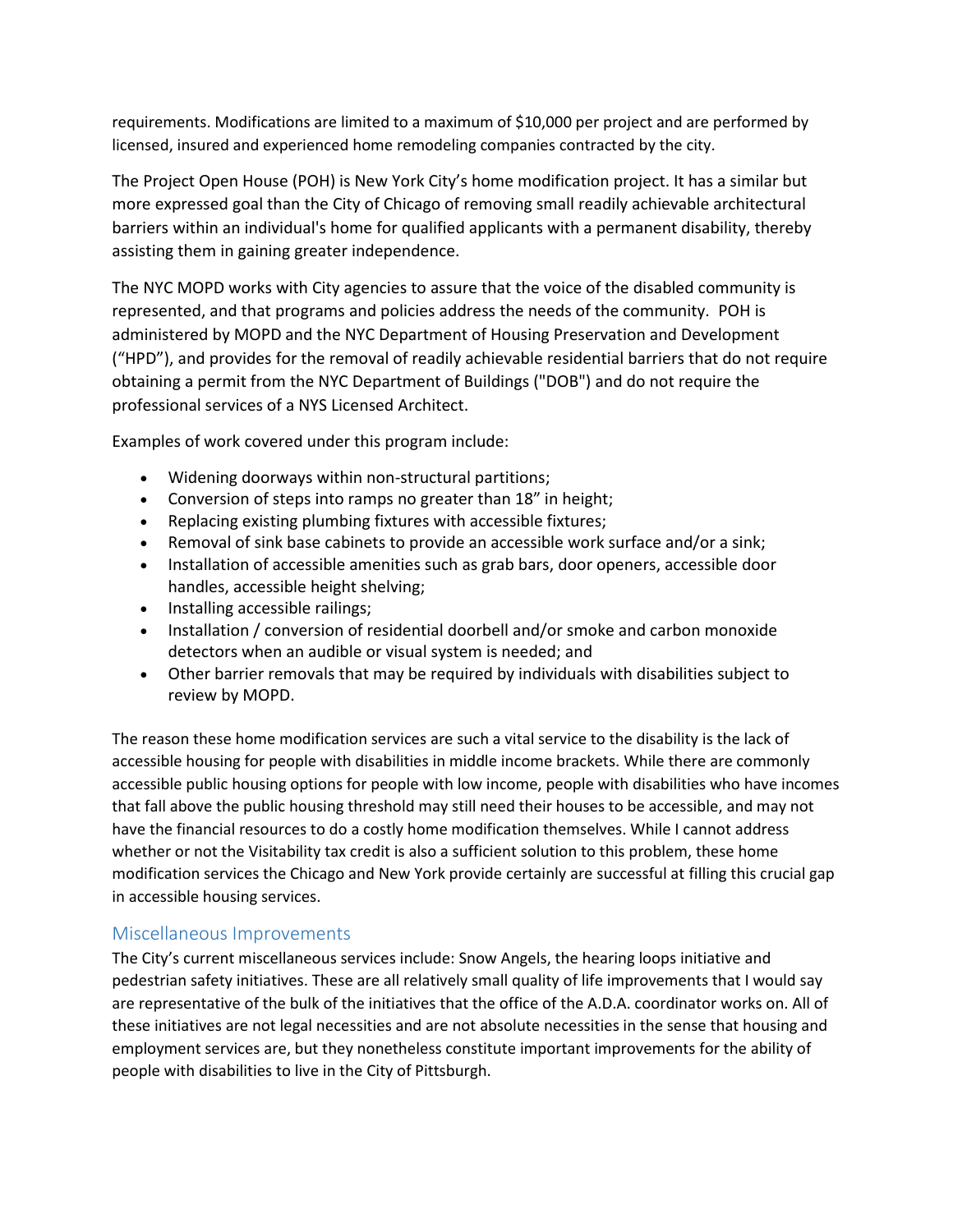Snow Angels: Snow Angels is an initiative to help residents of the city who are elderly or who have disabilities comply with the legal necessity to have clear sidewalks in the event of snow. This program assigns volunteers to the individuals who need their sidewalks cleared and who lack the ability to do so, so that they can still comply with this law. This program is fairly straightforward in terms of the need it addresses, and it seems to do so effectively. This program is the standard solution for the cities in colder climates that were studied, as Chicago has essentially the same program under the name Snow Corps.

Hearing Loops: Hearing Loops is one of the grant funded programs that the office is currently attempting to implement. Hearing Loops are a fairly cheap room renovation that improves the ability of all people with hearing disabilities within the room to hear. The office of the A.D.A. coordinator is currently trying to implement hearing loops in nursing homes where they would have an obviously large population which could benefit their implementation, and we are hoping to be able to provide them in city and county buildings at some point in time.

Pedestrian Safety: The A.D.A. coordinator's office has a multitude of initiatives under the title of pedestrian safety initiatives such as reimbursement for sidewalks damaged by city trees, the gradual replacement of older generation curb ramps for the newest more visually accessible model, and individual street assessments for their sidewalk infrastructure. All of these measures try to ensure that pedestrians' disabilities of any type can safely navigate the city and get to their desired destination in a safe manner.

# Possible Additional Services

While the City of Pittsburgh currently provides many disability services, there are some major types of services that are provided in larger market cities but yet not currently in Pittsburgh. Some of these service areas, such as paratransit, are more costly than others, and may not be within the realm of possibility for a city of our size, but all of these service gaps are nonetheless worth mentioning. The notable service types provided by other cities which we entirely lack are: Personal Assistance, Additional A.D.A. compliance related services, Paratransit, and Service Coordination.

# Personal Assistance

The only city I found which offered some sort of personal assistance/homemaking service was Chicago. Their Personal Assistance/Homemaker Program allows qualified individuals with disabilities who live in the city of Chicago to receive in-home services for a limit of four (4) hours per week and include but are not limited to: Personal health care such as hygiene and grooming, Housekeeping tasks, (laundry, washing dishes, mopping, sweeping, etc.), Money management, (budgeting, paying bills, etc.), Shopping, Assistance with preparing meals, Help with other daily living tasks that will enable the client to live independently. While I'm sure that this is not the cheapest service to provide, I'm sure a need exists for it that is currently covered in some but not all cases by private firms.

# A.D.A. compliance related services

While the standard set of services that each city must provide for A.D.A. compliance is fairly standard, there are some cities that go above the standards in certain ways to help their disability communities. The main additional compliance services that are provided are mediation/training services, Disability Service Facilitators, and the provision of communication devices for people who are deaf or hard of hearing.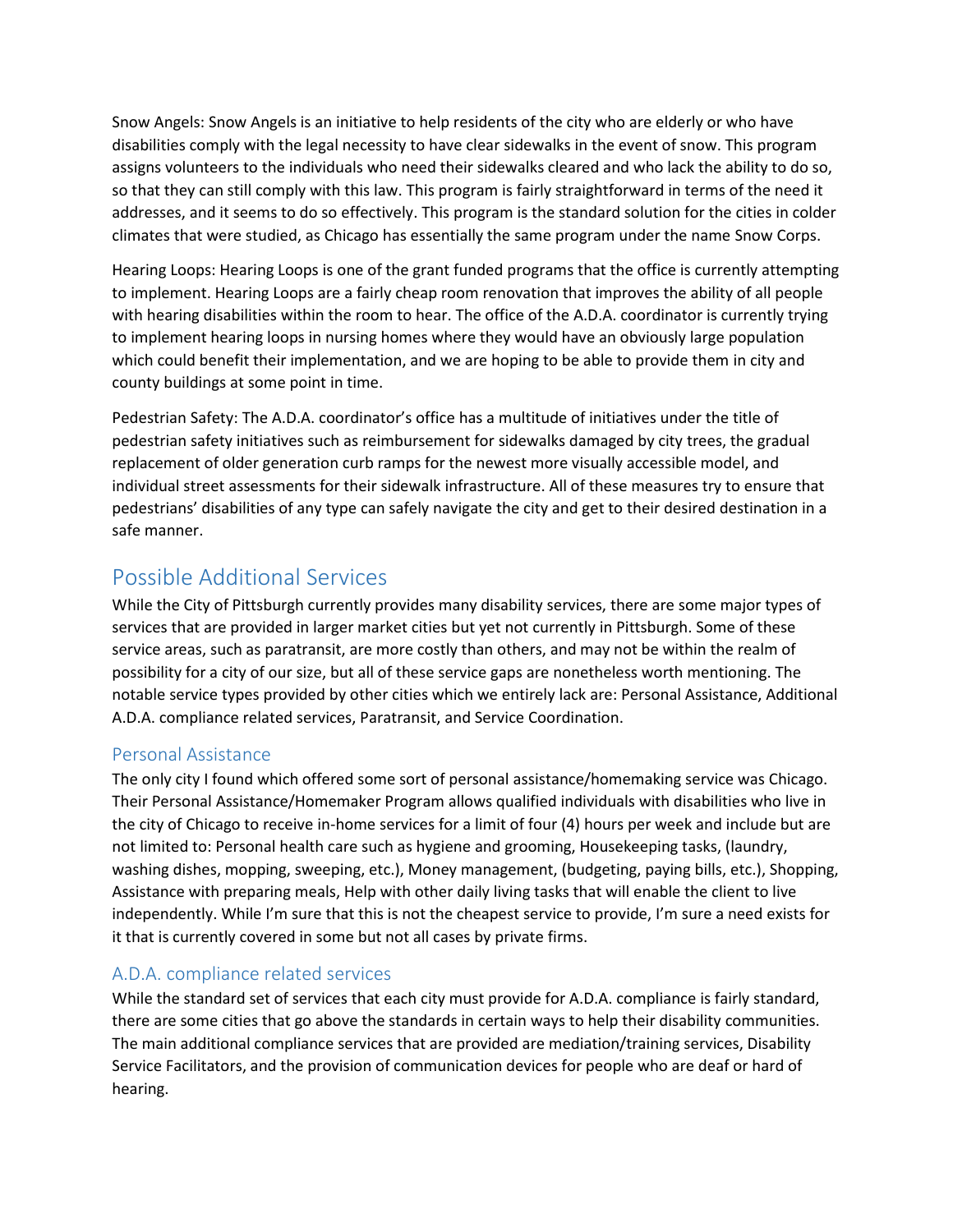### Mediation/Training

The two cities that provide disability training and mediation are Chicago and Los Angeles. Chicago provides disability training to help people identify appropriate approaches and strategies when interacting with people with disabilities in professional, social and recreational/leisure settings. Participants will learn how to be inclusive of individuals with disabilities, while avoiding discriminatory behavior. This is an obviously helpful service, as many people simply do not understand how to courteously behave around people with disabilities, especially in a professional environment. Los Angeles provides a similar but more encompassing service in their disability mediation. Los Angeles provides mediation services to persons with disabilities or those whose conflicts involve a person or persons with disabilities. Mediation services are also provided to those (with a disability or not) who are presented with disability questions. The ADA/DMP works in collaboration with the City Attorney's Dispute Resolution Program, and has special expertise in Americans with Disabilities Act (ADA) mediation.

#### Mediation is provided for:

- Landlord/Tenant Evictions, Conditions, Access, Service Animals
- Neighbor/Neighbor Parking, School, Peace and Quiet, "NIMBY" Issues
- Employer/Employee Reasonable Accommodations, Wages, Promotions, Testing
- Families Spouses, Parents, Children, Partners
- Businesses/Organizations/Agencies Auxiliary Aids and Services, Access, Reasonable Accommodations, Insurance Coverage, Government Benefits
- Access Architectural, Readily Achievable
- HIV/AIDS Discrimination Employment, Rental Discrimination

### Disability Service Facilitators

Disability Service Facilitators are a position present in all departments of New York City government to comply with and carry out each agency's responsibilities under the ADA and other federal, state and local laws and regulations concerning accessibility for persons with disabilities. This position helps resolve some of the issues surrounding a department's knowledge of how to accommodate their services to fit the needs of residents with particular disabilities.

The functions of the disability service facilitator shall include, but not limited to:

- Serve as the primary contact within that respective agency for persons with disabilities requesting auxiliary services;
- Coordinate auxiliary services for persons with disabilities;
- Respond to inquiries from members of the public concerning accessibility;
- Develop agency policies and procedures to ensure full programmatic and communication accessibility for persons with disabilities;
- Conduct periodic training for agency staff on disability access issues, as may be required by the head of such agency;
- Provide accessible notices to members of the public advising them of their rights under the ADA, the New York State Human Rights Law, the New York City Human Rights Law, and regulations promulgated by such agency related to persons with disabilities, as well as the agency's ADA grievance procedure;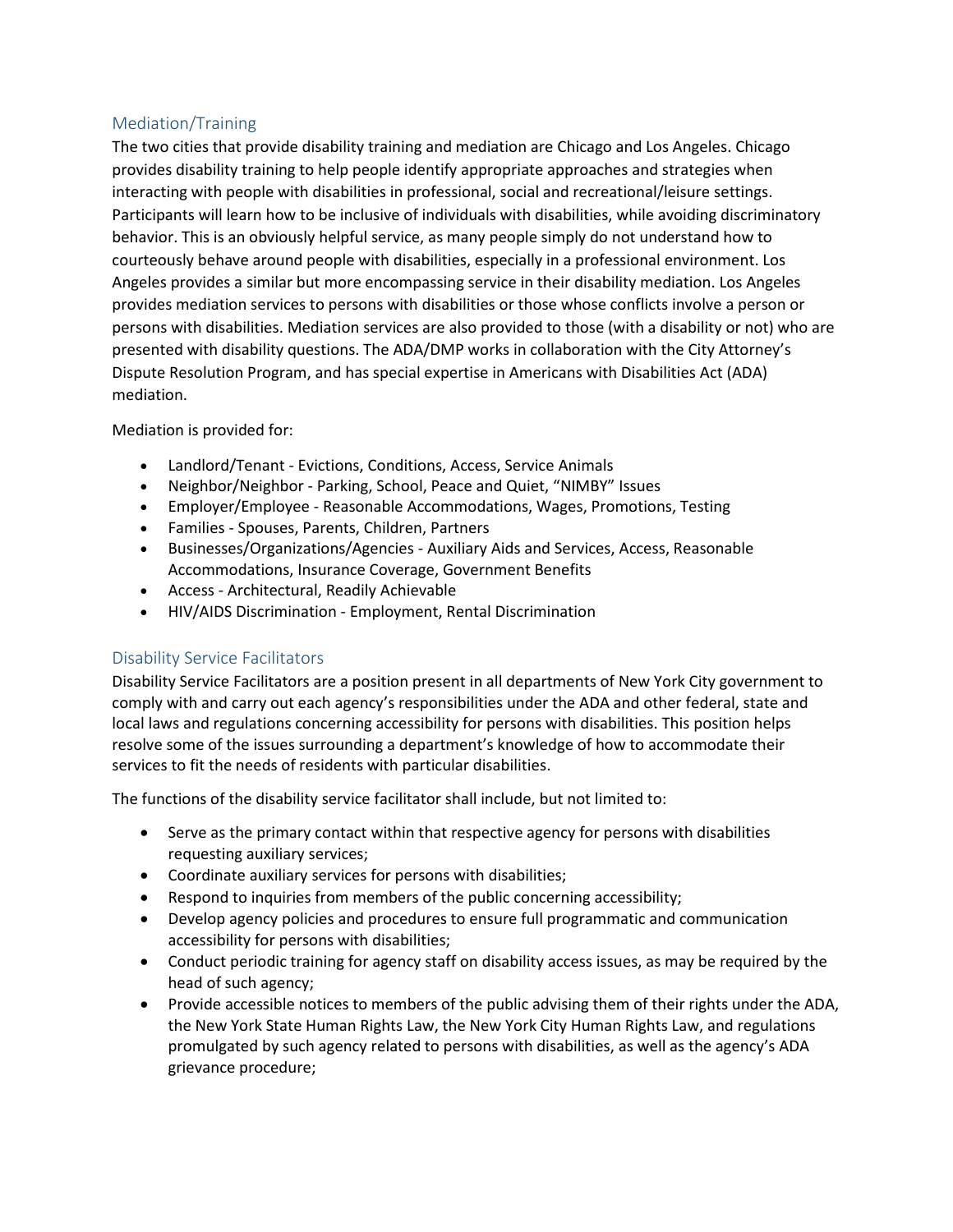- Assist in the investigation of any complaint communicated to such respective agency alleging its noncompliance with the ADA and/or other applicable federal, state, and local laws relating to people with disabilities, or alleging any actions that would be prohibited by such laws;
- Document and maintain records of complaints made pursuant to the ADA and other applicable federal, state, and local laws relating to people with disabilities, and forward such complaints to the Mayor's Office for People with Disabilities (MOPD);
- Analyze and make recommendations to the head of each agency and to the MOPD to resolve physical and programmatic access issues; and
- Perform any other functions as may be assigned by the head of each agency.

The existence of the position of disability service coordinator in all city departments has allowed New York to have a unique approach to disability services, by adjusting their existing city services to accommodate the needs of residents with disabilities, rather than providing separate services for individuals with disabilities in their office of disability. This has a couple major benefits: first, the city is able to provide more expensive services, such as paratransit, which would not be possible within a mere office of disability; and second, it allows the city to keep all of its disability services salient, using the office of disability as a referral agency in addition to its role as a provider of disability services.

This first point is fairly straightforward, as services such as paratransit require huge initial implementation costs, that an office the size of the office of disability may not be able to cover. Using other existing departments who already provide similar services provides a way around this, as for the example of paratransit, transit authorities already have the funding and infrastructure to successfully operate a disability service this large.

The second point, that this approach opens up the ability for the office of disability to publicize services, requires more explanation. While there are some disability services we provide, such as pedestrian safety initiatives, which require no effort by the affected disability community to be effective, to the majority of disability services require knowledge and proactivity on the part on the disability community for proper utilization. Most all A.D.A. compliance services, such as interpretation requests and A.D.A. complaints, as well as housing services and employment services, require those in need of them to proactively know that such a program exists and to contact the correct parties for assistance. Accordingly, the use of disability service facilitators, which allows the disability office to be used for the purpose of publicizing the disability services that a city offers boosts the effectiveness of the services provided, due to the need for people to know what disability services can do for them.

## 4.2.3 Communication Devices

The final additional A.D.A. compliance related service is the provision of communication devices for people with disabilities. I don't know how it was arranged, but the city of Chicago offers FREE amplified phones, teletypewriters (TTYs) and CapTel devices to qualified individuals through the Illinois Telecommunications Access Corporation. This is obviously slightly beneficial to the deaf or hard of hearing community in Chicago, as it is just one minor expense that they do not have to cover with their own money.

## Paratransit

Paratransit is another costly service that I am almost certain cannot be provided by the City of Pittsburgh. The only city to have a general paratransit system in place to serve their residents with disabilities is New York City, which notably has over 800,000 residents with disabilities they have to serve (over twice the entire Pittsburgh population), and has the paratransit service provided by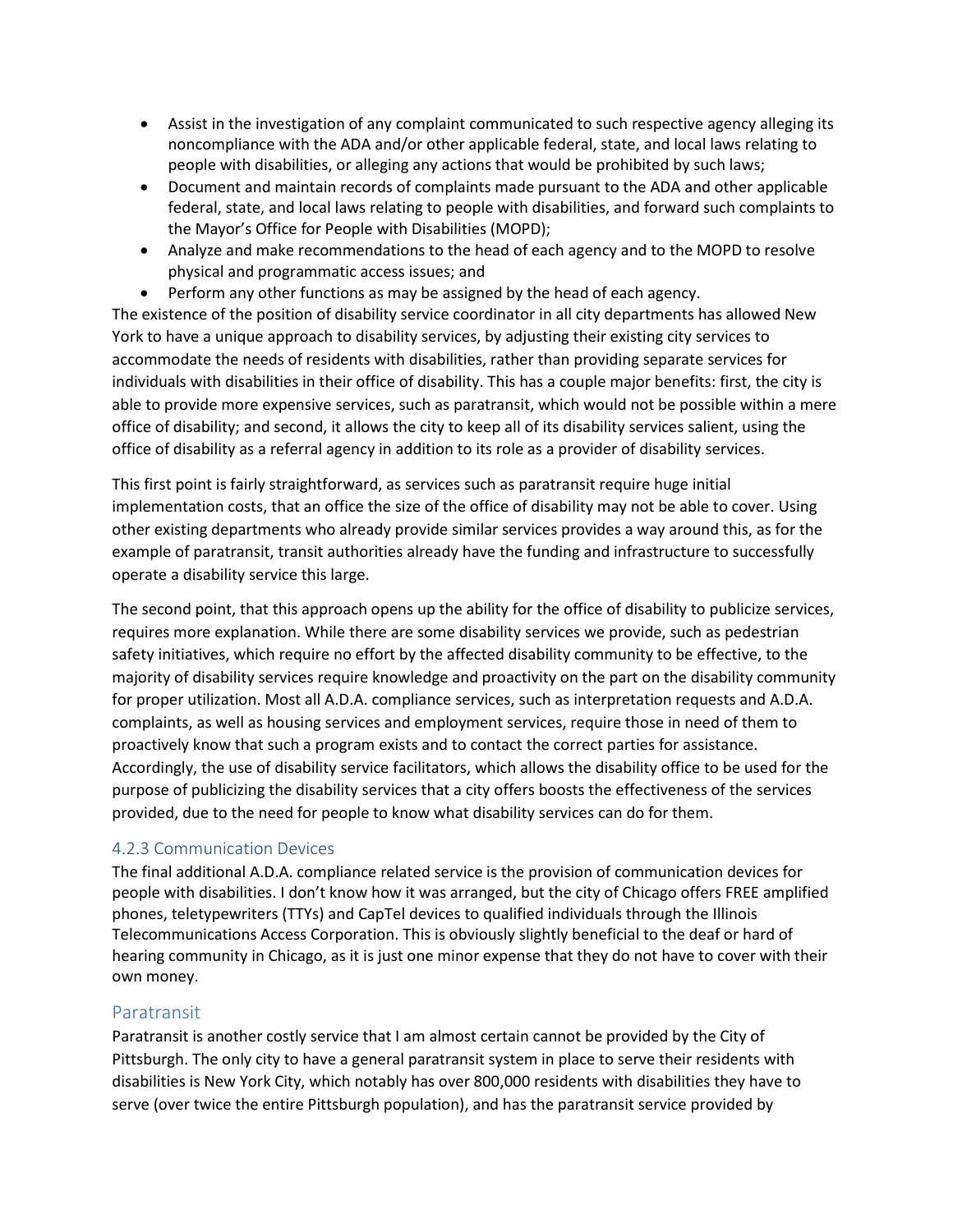contactors for it's already massive transit authority. The name of their service is Access-A-Ride (AAR) and it provides transportation for people with disabilities who are unable to use public bus or subway service for some or all of their trips. It is a full shared ride, door-to-door Paratransit service. The New York City Metropolitan Transit authority administers AAR, which has private carriers under contract to provide the service. The Service is available 24 hours a day, seven days a week, including holidays. The one-way fare for each registered passenger and each guest is the same as the full fare on mass transit, meaning that the city is still likely incurring a loss for providing these services. Personal Care Attendants (PCAs) ride free when accompanying AAR customers whose IDs indicate they travel with a PCA. They allow one paying guest per trip to accompany the customer.

While the City of Pittsburgh may not have a large enough disabled population to merit the contracting of a stand-alone paratransit service for the Port Authority, there are possible alternate avenues that could be pursued to provide a similar service to people with disabilities in Pittsburgh if additional paratransit services are sought by the City. Some car service companies, including Uber, have started experimenting with the viability of providing paratransit services in select cities and it looks like contacting them to provide said services may be a possibility if we wish to provide this service.

# Service Coordination

As addressed in the small section about the structure of the D.C. disability services department and office, I mentioned the importance of their Individual Service Plans (ISPs) which are used to help coordinate which DDS services are needed for each individual who requests assistance from the DDS. More than just D.C., every city that was studied besides San Francisco offered some sort of Service Coordination or another related service to help individuals with disabilities access whatever city services that may assist them, or in the case of Los Angeles, access whatever referrals to city firms that can provide the services they need. When it comes to service coordination, I must give the caveat that its usefulness only arises when the City of Pittsburgh has sufficient disability related services such that they merit coordination, but even if we lack some services, coordination may still be a useful service is there are firms in the greater Pittsburgh area to whom we can refer people for whatever services we lack.

# Publicity and Clarity

As previously mentioned, a large portion of the power of the services provided by disability offices depend on how salient they are to the communities they attempt to serve. Due to the fact that the majority of disability services require the people who wish to utilize them to act proactively for them to be provided, promoting awareness of the services that are in place to help the disabled community know the proper course of actions that are required to obtain help, is a crucial element of the provision of disability services. Ways in which these functions of publicity and clarity have been addressed are through service coordinators and clear websites.

Back to the example of New York City, one of the byproducts of their use of disability service facilitators is absolute clarity in the disability services that the city or firms within the city are able to provide. Since other departments provide major disability services, their office of disability has more of an ability to focus on publicizing the city's disability services than it would otherwise have without additional governmental support. Like most cities, New York has some disability services that are provided by other departments other than their disability office, however rather than putting all these services on their respective agency website, New York City uses their disability office website as a hub for all disability services provided by the city. Their website organizes all available services, including its services and